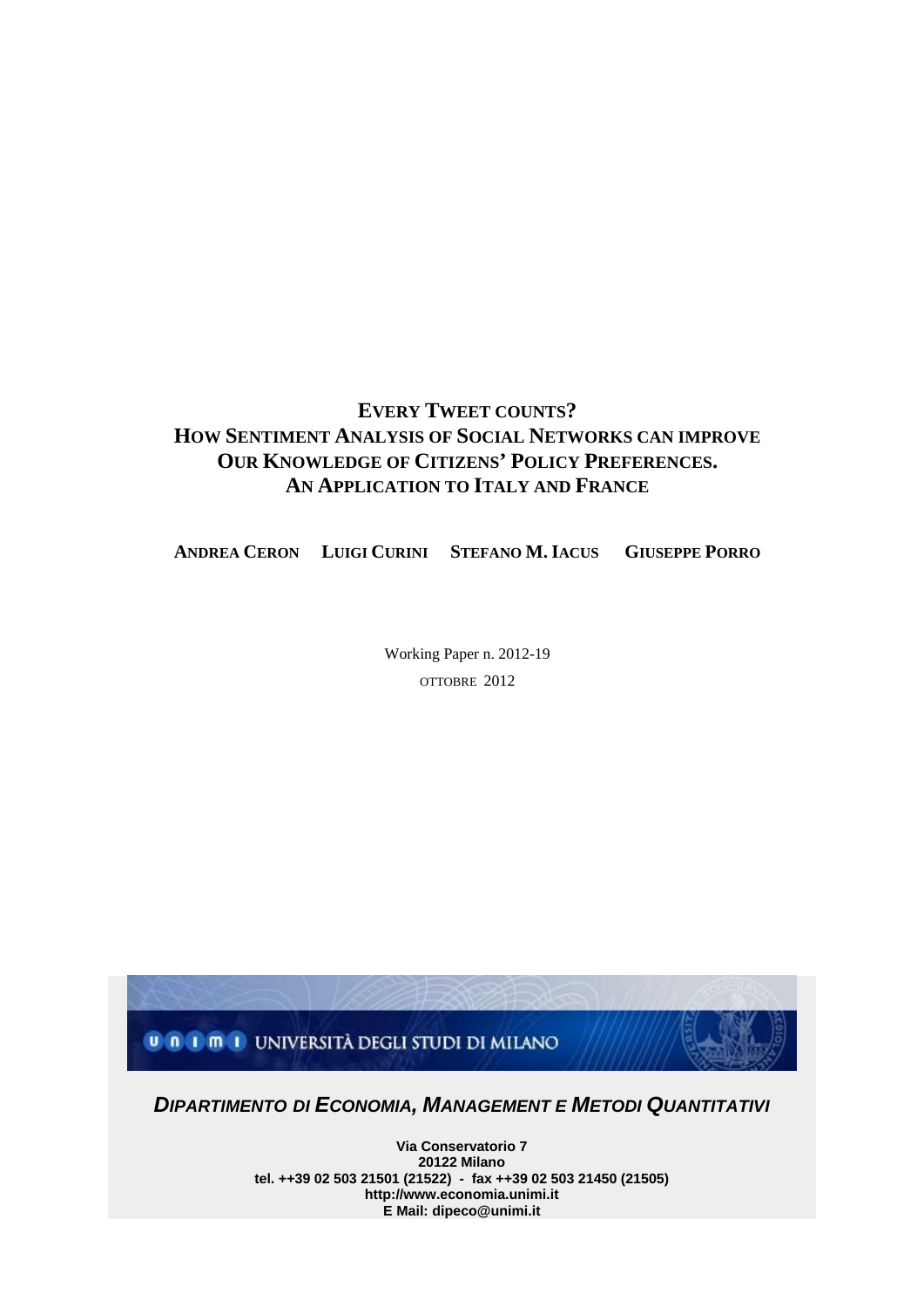# Every tweet counts? How sentiment analysis of social networks can improve our knowledge of citizens' policy preferences. An application to Italy and France

**Do not quote without authors' permission**

*Andrea Ceron – Università degli Studi di Milano Luigi Curini – Università degli Studi di Milano Stefano M. Iacus – Università degli Studi di Milano Giuseppe Porro – Università dell'Insubria*

## **Abstract**

*The growing usage of social media by a wider audience of citizens sharply increases the possibility to investigate the web as a device to explore and track policy preferences. In the present paper we apply the recent method proposed in Hopkins and King (2010) to three different scenarios, by analyzing on one side the on-line popularity of Italian political leaders throughout 2011, and on the other the voting intention of French internet-users in both the 2012 Presidential ballot and in the subsequent Legislative election. Despite internet users are not necessarily representative of the whole population of country's citizens, our analysis shows a remarkable ability of social-media to forecast electoral results as well as a noteworthy correlation between social-media and traditional mass surveys results. We also illustrate that the predictive ability of social-media analysis strengthens as the number of citizens' expressing online their opinion increases, provided they act consistently on that (i.e. apart from high abstention rates).*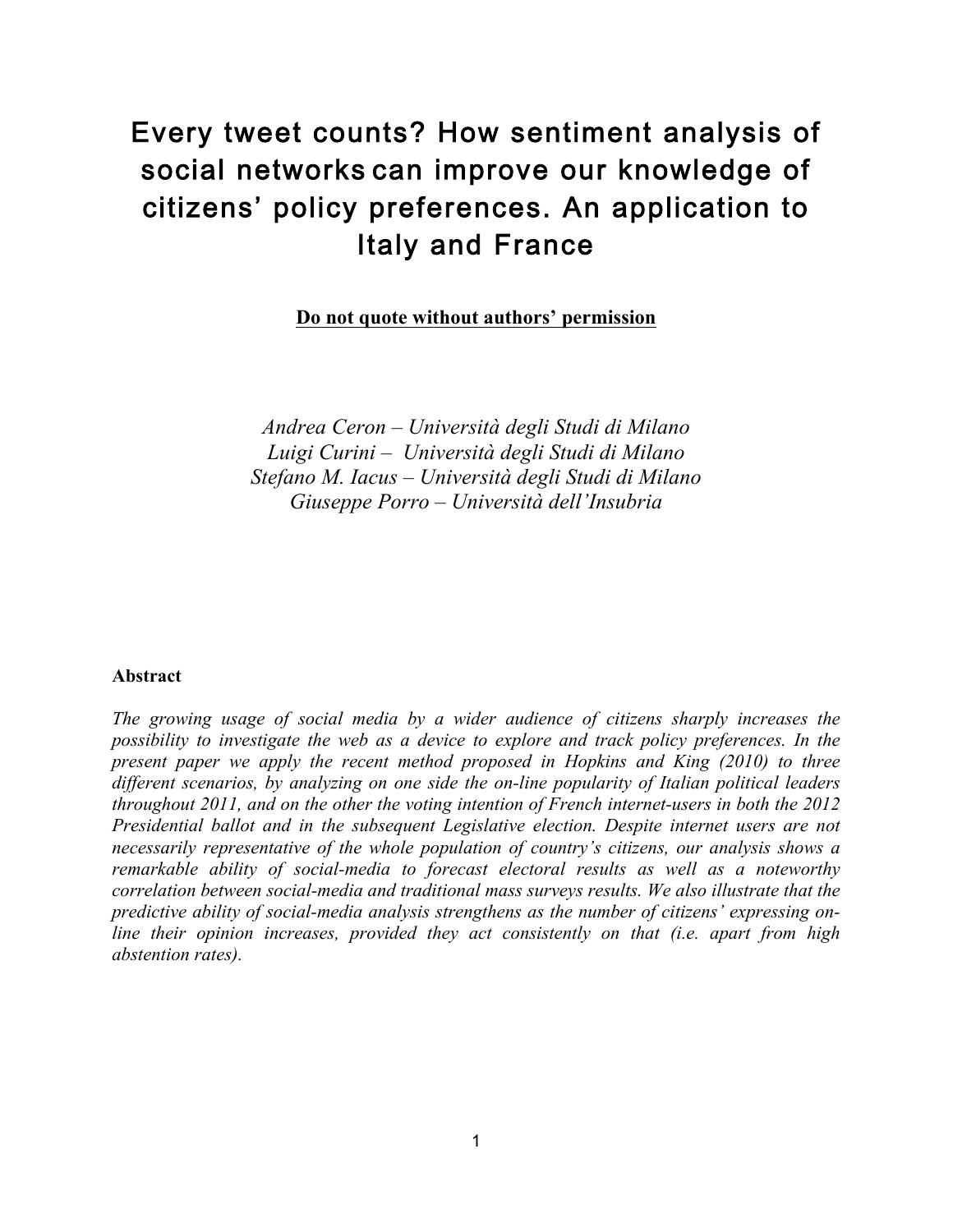## **Introduction**

The exponential growth of social media and social networks, like Facebook and Twitter, raises the possibility to delve into the web to explore and track the (policy) preferences of citizens. Internet in fact represents a valuable source of data useful to monitor public opinion (Madge et al., 2009; Woodly, 2007) and thanks to the recent developments of quantitative text analysis and "sentiment analysis" (SA) we are now in a better position to exploit such information in a reliable manner.

As a matter of fact, scholars have recently started to explore social media as a device to forecast the elections (Tjong and Bos, 2012), to assess the popularity of politicians (Gloor et al., 2009), or to compare the citizens' political preferences expressed on-line with those caught by traditional polls (O'Connor et al., 2010). Some of these works rely on very simple techniques, focusing on the volume of data related to parties or candidates. For instance, Véronis (2007) proved that the simple number of candidate mentions in blog posts is a good predictor of electoral success and can perform better than election polls. Along the same line, some scholars claimed that the number of Facebook supporters could be a valid indicator of electoral fortunes (Upton, 2010; Williams and Gulati, 2008), while Tumasjan et al. (2010) compared party mentions on Twitter with the results of the 2009 German election and argued that the relative number of tweets related to each party is once again a good predictor for its vote share.

Still not all enquiries succeeded in correctly predicting the outcome of the elections (Gayo-Avello et al., 2011; Goldstein and Rainey, 2010). For instance, it has been shown that the share of campaign weblogs prior to the 2005 federal election in Germany was not a good predictor of the relative strength of the parties insofar as small parties were overrepresented (Albrecht et al., 2007). In a study about Canadian elections, Jansen and Koop (2005) failed in estimating the positions of the two largest parties. Gayo-Avello (2011) proved that social media analysts would have overestimated Obama's victory in 2008 (up to the point of predicting his success even in Texas). Finally, Jungherr et al. (2011) criticized the work of Tumasjan et al. (2010) arguing that it does not satisfy the "freedom from irrelevant alternatives" condition (e.g., including the German Pirate Party into the analysis would have had yielded a negative effect on accuracy of the predictions).

It has been also noted that the mere count of mentions or tweets is not sufficient to provide an accurate foresight (Chung and Mustafaraj, 2011). Accordingly, other studies tried to improve this stream of research by means of sentiment analysis.<sup>1</sup> Lindsay (2008), for example, built a sentiment classifier based on lexical induction and found correlations between several polls conducted during the 2008 presidential election and the content of wall posts available on Facebook. O'Connor et al. (2010) show similar results displaying correlation between Obama's approval rate and the sentiment expressed by Twitter users. In addition, sentiment analysis of tweets proved to perform as well as polls in predicting the results of 2011 Dutch Senate Election (Tjong Kim Sang and Bos, 2012), while the analysis of multiple social media (Facebook, Twitter, Google and YouTube) was able to outperform traditional surveys in estimating the results of the 2010 UK Election (Franch, 2012).

In the present paper we follow this latter route by adopting the method proposed in Hopkins and King (2010) (HK, from now on). As we will discuss, this method presents various advantages compared to traditional SA techniques. We will employ it in three different scenarios, by tracking on one side the on-line popularity of Italian political leaders throughout 2011, and, on the other side, the voting intention of French internet-users in both the 2012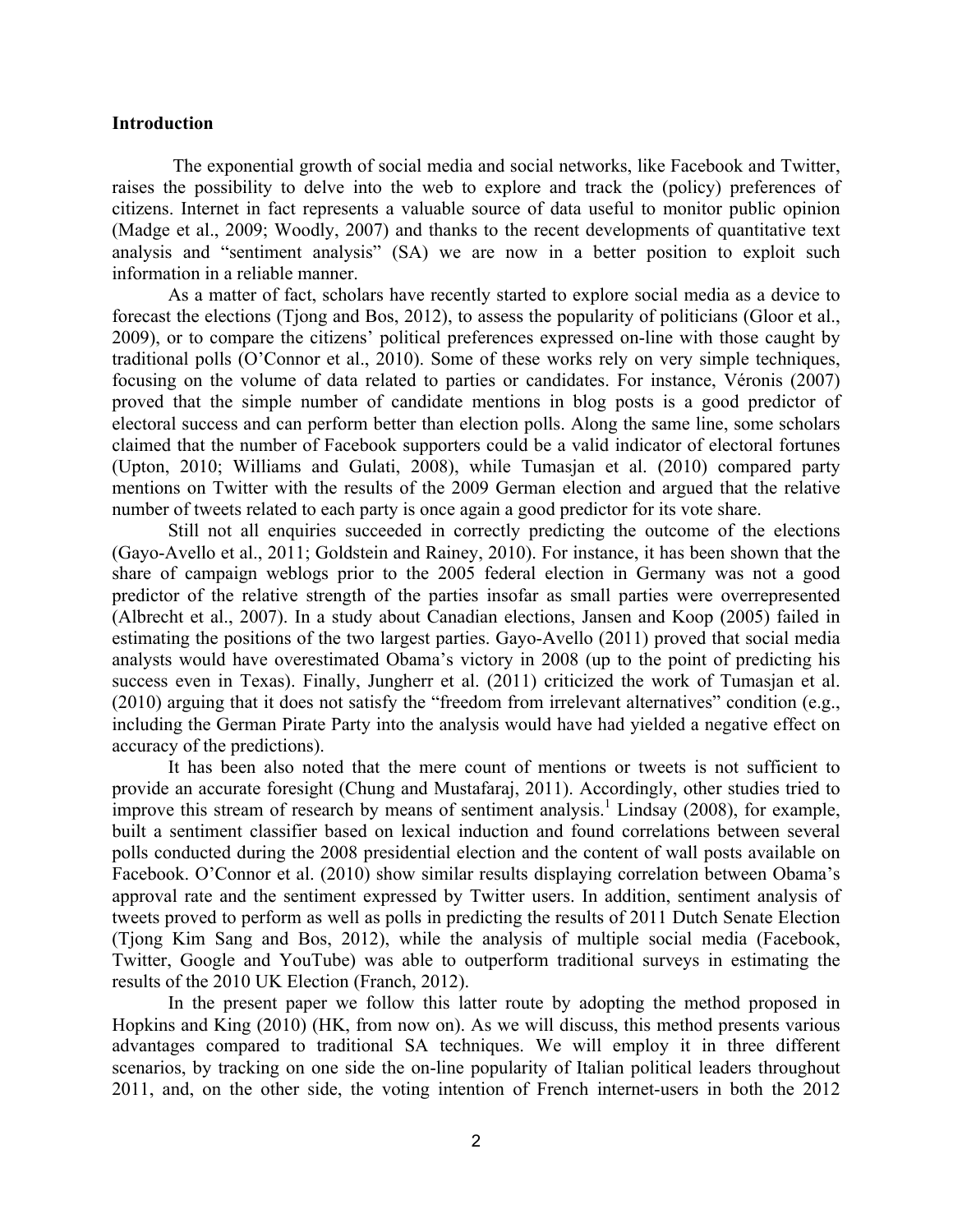Presidential ballot and in the subsequent Legislative election. In all cases we will contrast our results with the ones obtained through traditional off-line surveys as well as to actual electoral results.

The variety of contexts so analyzed has been deliberately pursued to better investigate the strength and the limits of monitoring social networks, as well as to assess which factors can increase (or decrease) their reliability. In the conclusion we advance some suggestions for future research.

## **1. How to scrutinize citizens' preferences through social-media: a novel method (and some pros and cons)**

Nowadays, Internet access is available to a wider audience of citizens (and voters). In turn, the usage of social media is growing at very fast rates. Around 35 people out of 100 got access to the web, all over the world, in  $2011$  (approximately 2.5 billion people).<sup>2</sup> Among them, 72% of the internet population is active on at least one social network, <sup>3</sup> like Facebook (over 800 million of users, 12% of the world population)<sup>4</sup> or Twitter (140 million of active users).<sup>5</sup>

This is by itself a good reason to recall the importance of analyzing social media, albeit by far not the only one. Recently, social network have started to wield substantive effects on real world politics: they have been used to organize demonstrations and revolts, for instance during the 'Arab spring' (Ghannam, 2011)<sup>6</sup>; to build social movements and political parties, like the Pirate Party in Sweden and Germany or the Italian '*Movimento 5 Stelle'*, which use the web to set the party line and to select candidates.<sup>7</sup> Social media are also often adopted to present petitions and to complain against politicians' decisions. In Italy, for example, the importance of the opinions expressed on-line has been recognized by the Monti cabinet, who explicitly invited Italian citizens to provide suggestions through web on two topics: the spending review  $\delta$  and the legal value of the university degree.<sup>9</sup>

Given the wide amount of data about public opinion available on-line (and its growing relevance), monitoring this flow of preferences becomes therefore an important task *per-se*. 10 The problem is to select the kind of method more appropriate in this regard. While earlier studies, as already discussed, focused mainly on the volume of data (related, for instance, to each party or candidate), here we aim to catch the attitude of internet users going beyond the mere number of mentions. To this aim we will employ the method recently proposed in Hopkins and King (2010). The main advantage of the HK method is that it allows to perform a supervised and automated sentiment analysis. Such analysis is based on a two stage process. The first step involves human coders and consists in coding a subsample of the documents downloaded from some Internet source. This subsample represents a training set that will be used by the HK algorithm to classify all the unread documents, in the second stage. This method allows to overcome one of the major problems of the 'old fashioned' SA based on ontological dictionaries, that is the fact that they tend to misclassify posts that do not adopt a straightforward language. On the contrary, human coders can be more precise during such stage (Hopkins and King,  $2012$ <sup>11</sup>. Then, the automated statistical analysis provided by the HK algorithm extends such accuracy to the whole population of posts allowing to properly catch the opinions expressed on the web. Indeed, the expected error of the estimate is around 3%.<sup>12</sup>

The methodology is based on the assumption that the opinion of people posting on social networks can be deduced by all the terms they use: not only the terms explicitly related to the topic they talk about, but also the "neutral" part of the language commonly used. Therefore, in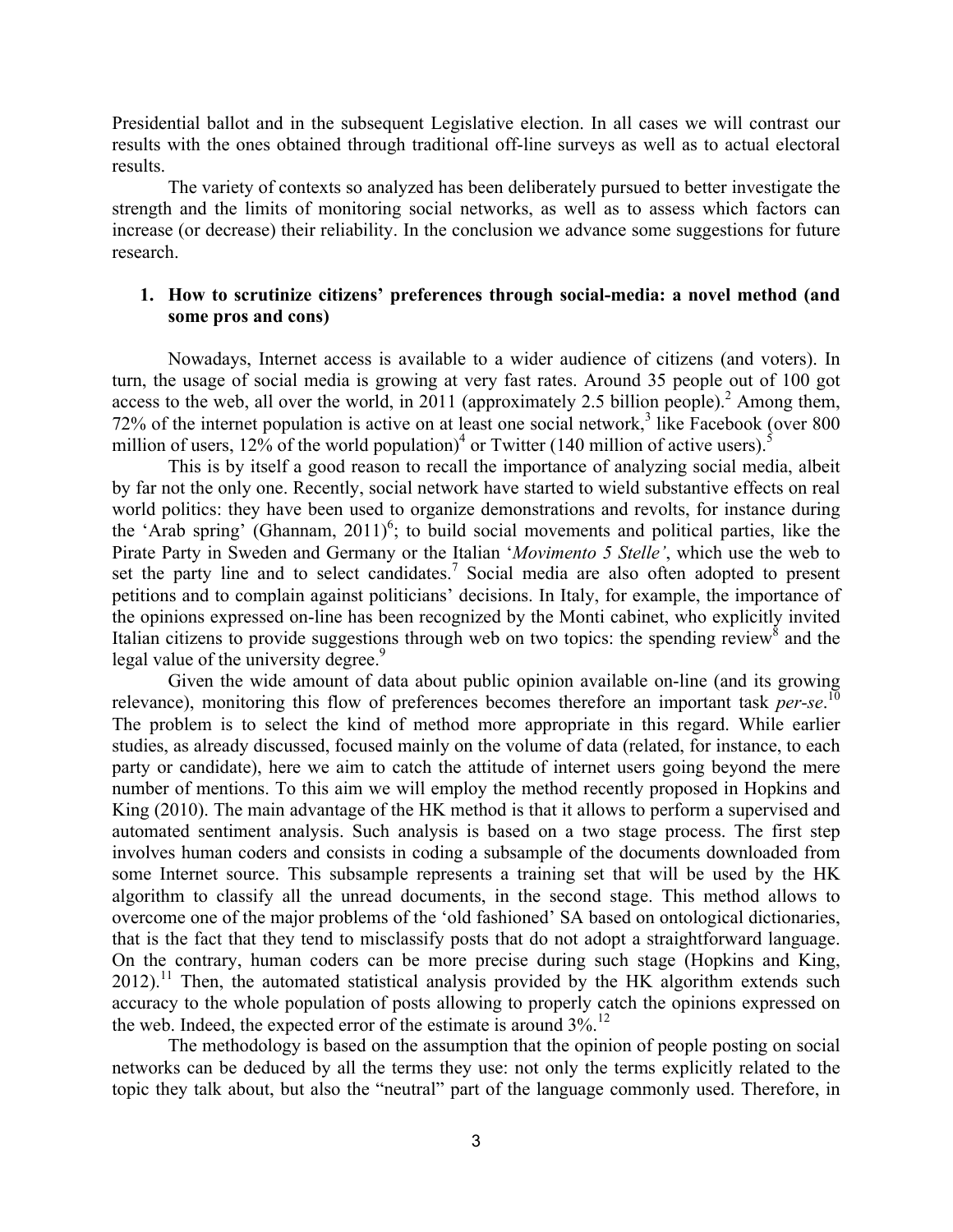order to characterize the different opinions, the single units (blogs, posts) in the data set are decomposed into single words: consequently, each unit is represented by the vector of the terms used.

The formal background of the method is simple (for further details see: Hopkins and King, 2010). Indicate by **S** the word profiles used in the text units and by **D** the opinions expressed by people posting the texts. The frequency distribution of the terms P(**S**) can be expressed as:

(\*)  $P(S) = P(S|D) P(D)$ , where  $P(D)$  is the frequency distribution of the opinions.

The aim of the method is to get an estimate of  $P(D)$ , i.e. to know how the opinion is distributed over the posting population. The frequency distribution P(**S**) can be evaluated tabulating all the texts posted, and it requires only some computer time and no debatable assumption. The conditional distribution P(**S**|**D**) cannot be observed, and must be estimated by the hand-coding of the training set of texts.

The hand-coding of the training text, in fact, allows for calculating  $P_T(S|D)$ , i.e. the conditional frequency distribution of word profiles inside the training set. The assumption – and the reasonable requirement – of the method is that the texts of the training set are homogeneous to the whole data set, i.e. they come from the same "world" the rest of the dataset comes, such that one can assume that:

 $P_T(S|D) = P(S|D)$ 

If this is the case, the frequency distribution of the opinions can be consistently estimated, because both  $P(S)$  and  $P_T(S|D)$  are observable. Therefore, by equation  $(*)$  and noticing that  $P_T(S|D)$  and  $P(S|D)$  are both matrixes, we have

$$
P(D) = P(S|D)^{-1} P(S) = P_T(S|D)^{-1} P(S)
$$

where  $P_T(S|D)^{-1}$  is the inverse matrix of  $P_T(S|D)$ , similarly for  $P(S|D)^{-1}$ .

It is worth remarking that – while the homogeneity of the training set to the dataset is required – no statistical property must be satisfied by the set: in particular, the training set is not a representative sample of the population of texts.<sup>13</sup>

Broadly speaking, there are several social-media that could be analyzed. Here we will focus on Twitter, a social network for microblogging (Jansen et al., 2009) that experienced a sharply growth in the last months. Twitter is today the third-highest-ranking social network, behind Facebook and MySpace, whereas it ranked twenty-second in 2009. When we come to the countries analyzed in this work, we observe that in June 2011 Twitter was the second ranking in France and the third most-used social network in Italy. In particular, in February-March 2012, 12 millions of Italian users were active on Twitter, approximately 20% of the Italian population (Mazzoleni et al., 2011). Among them one out of three (6% of the whole population) released political comments and opinions.<sup>14</sup> A further crucial advantage of Twitter, that makes it so popular in the literature on social-media analysis, is that all the posts by users ("tweets" in the Twitter jargon) can be freely accessible, contrary to other social-networks.

To download the data employed in the present paper we have relied on two sources: the social media monitoring and analytics platform *Crimson Hexagon*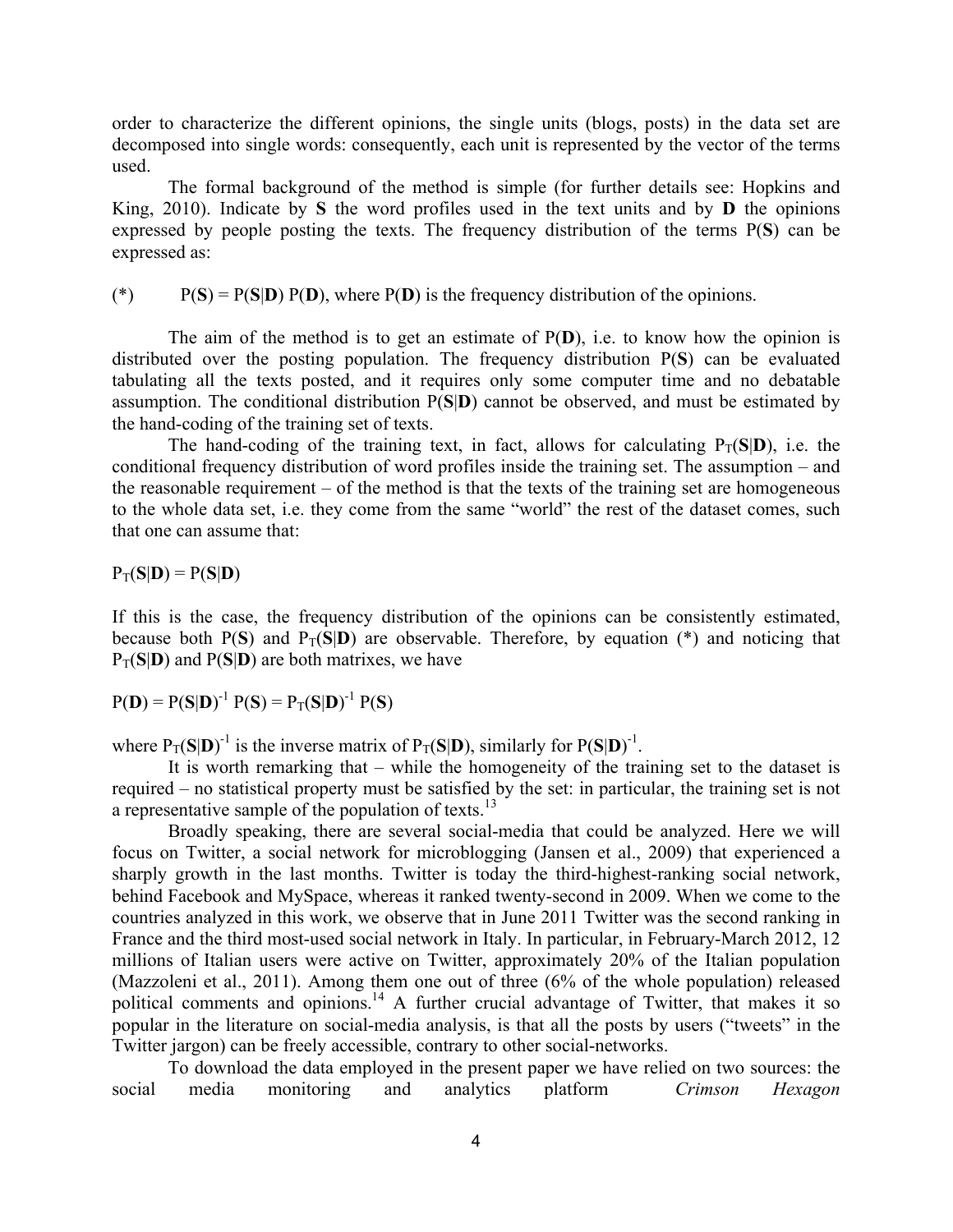(http://www.crimsonhexagon.com/) and the Internet engine *Voices from the Blogs* (http://www.voicesfromtheblogs.com/).<sup>15</sup> For the Italian case the analysis of the tweets have been performed using directly the ForSight platform provided by *Crimson Hexagon*, while for the French two cases the data have been collected through *Voices from the Blogs* and the analysis have been then run in  $R<sup>16</sup>$ 

Compared to traditional survey polls, running an analysis on social-media is attractive for a number of reasons (Xin *et al.*, 2010). First of all, social-media analysis is cheaper and faster compared to traditional surveys while enabling to continuously monitor public opinion performing a real time analysis (as well as to run, eventually, a retrospective analysis, by getting the opinion when it was actually expressed). On the contrary, off-line surveys are by definition more static. This feature ends up being very relevant during the electoral campaigns, as we will discuss below. In fact, thanks to SA, we can measure voters' attitude day-by-day (at the extreme, also hour-by-hour). Hence we are able to catch the reaction of public opinion to any exogenous stimulus by observing the shift in preferences measured immediately after the shock. Along the same vein, analyzing social-media also allows to observe trends and breaking-points. This feature can have obvious implications for both researchers and spin doctors. Scholars can benefit from such amount of information to investigate preferences in-the-making, while analysts and advisors can exploit these data to adjust the frame of the electoral campaign.

In addition, traditional surveys pose solicited questions and it is well known this might inflate the share of strategic answers (Payne, 1951). Conversely SA does not make use of questionnaires and just focus on listening to the stream of unsolicited opinions freely expressed on internet. In other words it adopts a bottom-up approach, at least if compared with the more traditional top-down approach of off-line surveys. Far from saying that all the comments posted on social networks contain the sincere preference of the author, it has been however often underlined that Internet represents to a large extent a public sphere where the debate is uncoerced by any established political agenda because users are free to express themselves (Savigny,  $2002$ ).<sup>17</sup> In this vein, social network should be in the position to be less affected by the spiral of silence (Noelle-Neumann,  $1974$ ),  $18$  or at least as biases as traditional polls. In fact, while webanalysis has to deal with the problem of silent users, surveys face the problem of low response rate.

The main weakness usually advanced when talking about social-media analysis is related to the riddle of being the "universe" so analyzed *representative* or not of the whole population. Indeed, although the number of users is strikingly growing, the socio-economic traits of citizens who have access to the web do not exactly match the actual demographics of the whole population of citizens and voters (Tjong Kim Sang and Bos, 2012): for example, previous studies show that senior citizens are underrepresented on the web (Fox 2010) and there is a prevalence of highly educated male individuals (Wei and Hindman,  $2011$ ).<sup>19</sup> Interestingly, the socialdemographic differences are lowered when considering only the sample of people who release political opinions on-line (on this point, see also: Bakker and de Vreese,  $2011$ ).<sup>20</sup> Along this vein, Best and Krueger (2005: 204, italic added) underline that 'although online participators currently skew in a liberal direction, the online environment, at least compared to the offline environment, only marginally advantages the political voice of *liberals*'. On the other side, a review of queries related to the Italian case revealed that right-wing citizens are underrepresented, while the share of left-leaning people that are active on-line is greater. The same happens for certain geographical areas (the South) compared to others (the North-East) (source: ISPO, Istituto per gli Studi sulla Opinione Pubblica). Finally, other studies claimed that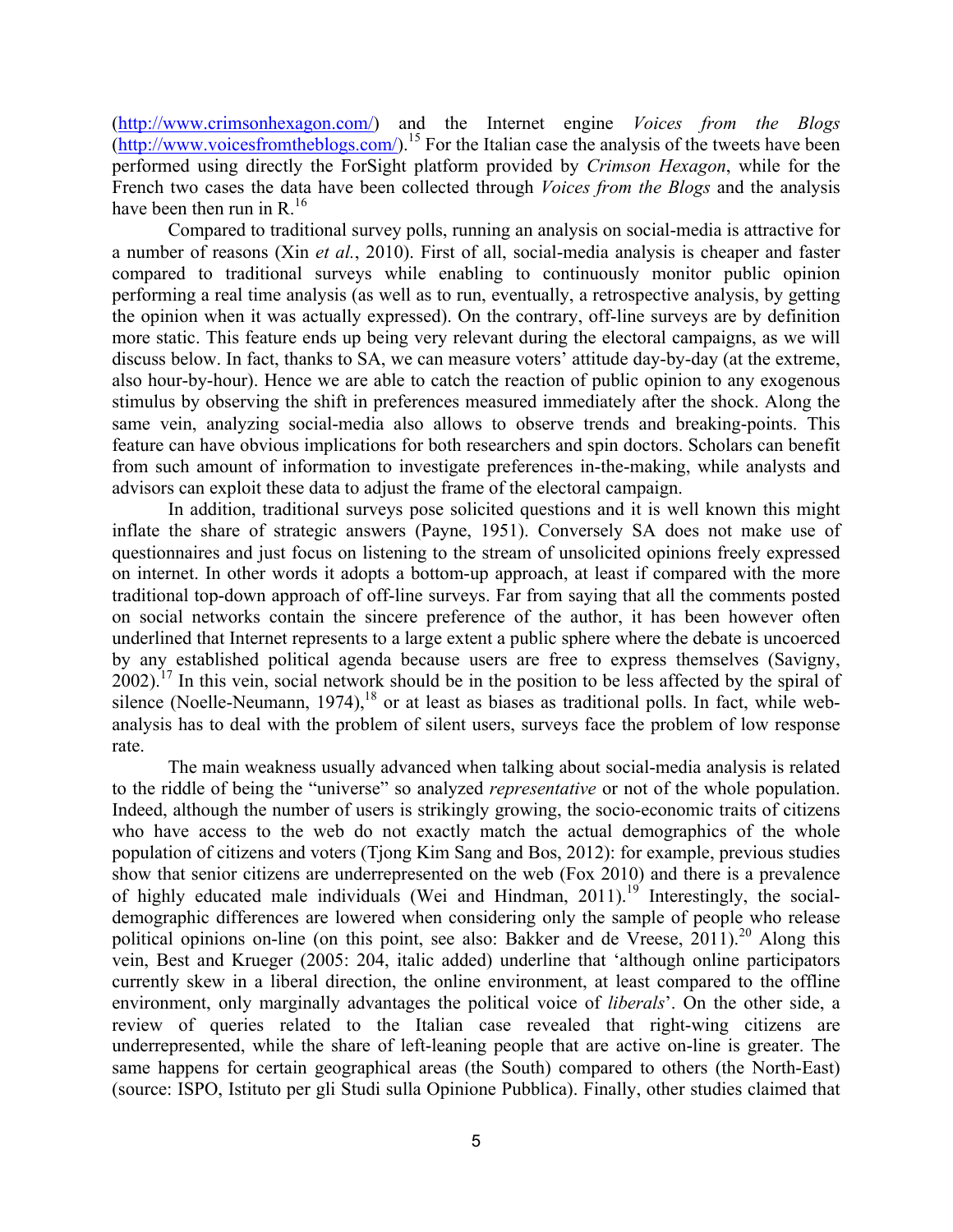different rates of internet availability do not wield strong effects on the electoral outcomes. Falck et al. (2012) found that an increase in the availability of DSL connection tend to decrease voter turnout, while it does not systematically benefit single parties. It only plays a negligible negative effect on the share of votes won by right-wing parties wielding no effect on the electoral fortunes of the left.

Summing up, although the social network population, so far, is not representative of one country's citizenry, there are still some doubts about whether such bias could affect the *predictive skills* of social network analysis compared to traditional off-line surveys. Indeed, the former aspect (the predictive skills of social-media analysis) does not necessarily need the previous factor (i.e., the issue of representation) to hold true to effectively apply. This can happen, for example, if we assume that political active internet users act like opinion-makers that are able to influence (or to "anticipate" as an all) the preferences of a wider audience: as a result, it could happen that the preferences expressed through social medias today will affect (predict) the opinion of the whole population tomorrow (O'Connor et al., 2010).

In the next sections we will test the predictive skills of social media analysis by employing the HK method in two different countries (Italy and France) and over three distinguished political phenomena: leaders popularity, Presidential and Legislative national elections.

## **2. Comparing Italian leaders' popularity ratings in 2011**

The first political context in which exploring the usefulness (and the reliability) of a social-media analysis concerns the relationship between the popularity ratings of the main Italian political leaders throughout 2011 as they arise from traditional Mass-Surveys (source: ISPO, Istituto per gli Studi sulla Opinione Pubblica) and from the analysis of social-media posts. We treat in this sense the former surveys as our benchmark, and we control how much the latter approach them.

The Mass-Surveys popularity ratings go from 13 January 2011 to 20 October 2011, and they focus on seven leaders: Silvio Berlusconi (leader of PDL and Italian Prime Minister at that time), Pier Luigi Bersani (leader of PD, main opposition party), Umberto Bossi (leader of Northern League and main cabinet partner of PDL at that time), Pier Ferdinando Casini (leader of the centrist party UDC, opposition party), Antonio Di Pietro (leader of IDV, opposition party), Gianfranco Fini (President of the Italian Lower Chamber and co-founder of PDL, before leaving the party at the end of 2011), and Nichi Vendola (leader of the radical-left party SEL, the main extra-parliamentary opposition party). The popularity ratings ranges from 0 to 100 and identify the percentage of positive scores given by the respondents to each leader.

Similarly, the popularity of each leader from social media has been estimated as the percentage of his positive posts over the sum of his positive and negative posted, and once again ranges from 0 to 100 to make it comparable to the survey popularity ratings. We considered two different temporal range: in the first case, we collected all the posts concerning each leader in the month preceding the day in which the Mass-Survey was actually administered. In the second case, we rerun the above procedure considering just the week preceding the day in which the Mass-Survey was administered. Overall, we have analyzed over 107,000 tweets if we consider the monthly timing (32,000 tweets in the weekly timing). Given that the results of our analysis look remarkably similar regardless of the time-period considered when analyzing social-media, we focus here on the popularity scores that arise from a weekly-timing (following the choice made by Tjong Kim Sang and Bos, 2012).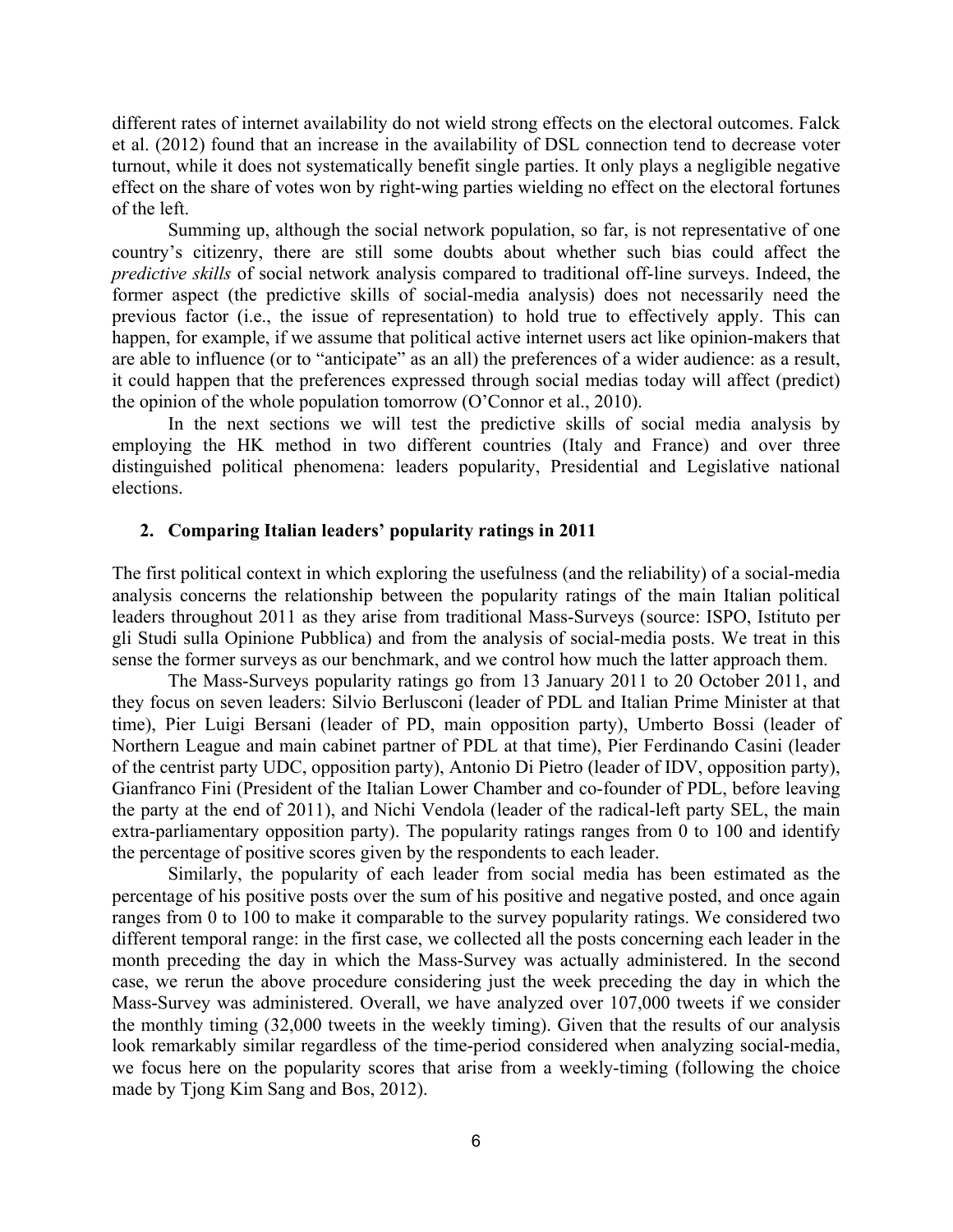In Table 1 below we report the average difference (Mass-Surveys minus Social-Media popularity ratings) of the scores so obtained. Three main findings clearly arise from the Table. First, as long as we consider all leaders without any internal distinction, the average Mass-Surveys ratings appear to be always higher than social-media ones (on average by more than five points). This is true for all the leaders, except Di Pietro and Fini whose on-line popularity appears to be higher. Second, we find a considerable variation among leaders: for example, the average difference between the two measure of ratings is quite low for both Bossi and Fini (albeit with a different sign in the two cases), while it increases considerably for Casini, Bersani and Vendola. Third, the correlation between Mass-Surveys and social-media ratings is positive, albeit not dramatically strong. Note, however, a marked contrast between, on one side Berlusconi, Bersani and Bossi (that is, the three most important and visible Italian leaders during 2011) and on the other all the remaining leaders. For our first set of leaders the correlation is indeed considerably higher, particularly for Berlusconi ( $r = .93$ ) and Bersani ( $r = .75$ ).

| <b>Table 1.</b> Average difference and correlation of leaders' popularity ratings between Mass-<br>Surveys and Social-media. Here "n" is the number of mass surveys for each leader. |                |                      |  |
|--------------------------------------------------------------------------------------------------------------------------------------------------------------------------------------|----------------|----------------------|--|
|                                                                                                                                                                                      | ava difference | $\frac{1}{2}$ of dow |  |

|                                    | avg. difference | st.dev. | $\boldsymbol{R}$ | $\boldsymbol{n}$ |
|------------------------------------|-----------------|---------|------------------|------------------|
| All leaders                        |                 |         |                  |                  |
| - % positive-posts (previous week) | 5.71            | .497    | .241             | 43               |
| Berlusconi                         |                 |         |                  |                  |
| - % positive-posts (previous week) | 8.71            | 1.89    | .933             | $\overline{7}$   |
| Bersani                            |                 |         |                  |                  |
| - % positive-posts (previous week) | 12.53           | 1.40    | .746             | 6                |
| Bossi                              |                 |         |                  |                  |
| - % positive-posts (previous week) | 2.58            | 2.54    | .540             | 6                |
| Casini                             |                 |         |                  |                  |
| - % positive-posts (previous week) | 13.34           | 2.92    | $-.008$          | 5                |
| Di Pietro                          |                 |         |                  |                  |
| - % positive-posts (previous week) | $-4.12$         | 1.97    | .109             | 6                |
| Fini                               |                 |         |                  |                  |
| - % positive-posts (previous week) | $-2.30$         | 2.93    | .005             | 7                |
| Vendola                            |                 |         |                  |                  |
| - % positive-posts (previous week) | 10.32           | 2.14    | .090             | 6                |

The previous Table gives us however just an aggregate (and static) picture that summarizes all the temporal observations. Therefore, it cannot tell us anything related to the *dynamic* relationship between our two measures of popularity ratings. To explore this issue, Figure 1 below plots the evolution over time of the Mean Absolute Error (MAE) of the predictions on leaders popularity as they arise from social-media as compared to the scores obtained from Mass-surveys. The MAE has been indeed widely used to compare the accuracy of forecast based on social network analysis (Tumasjan et al., 2010) and that of political information markets relative to election polls (Huber and Hauser, 2005). This is what we do here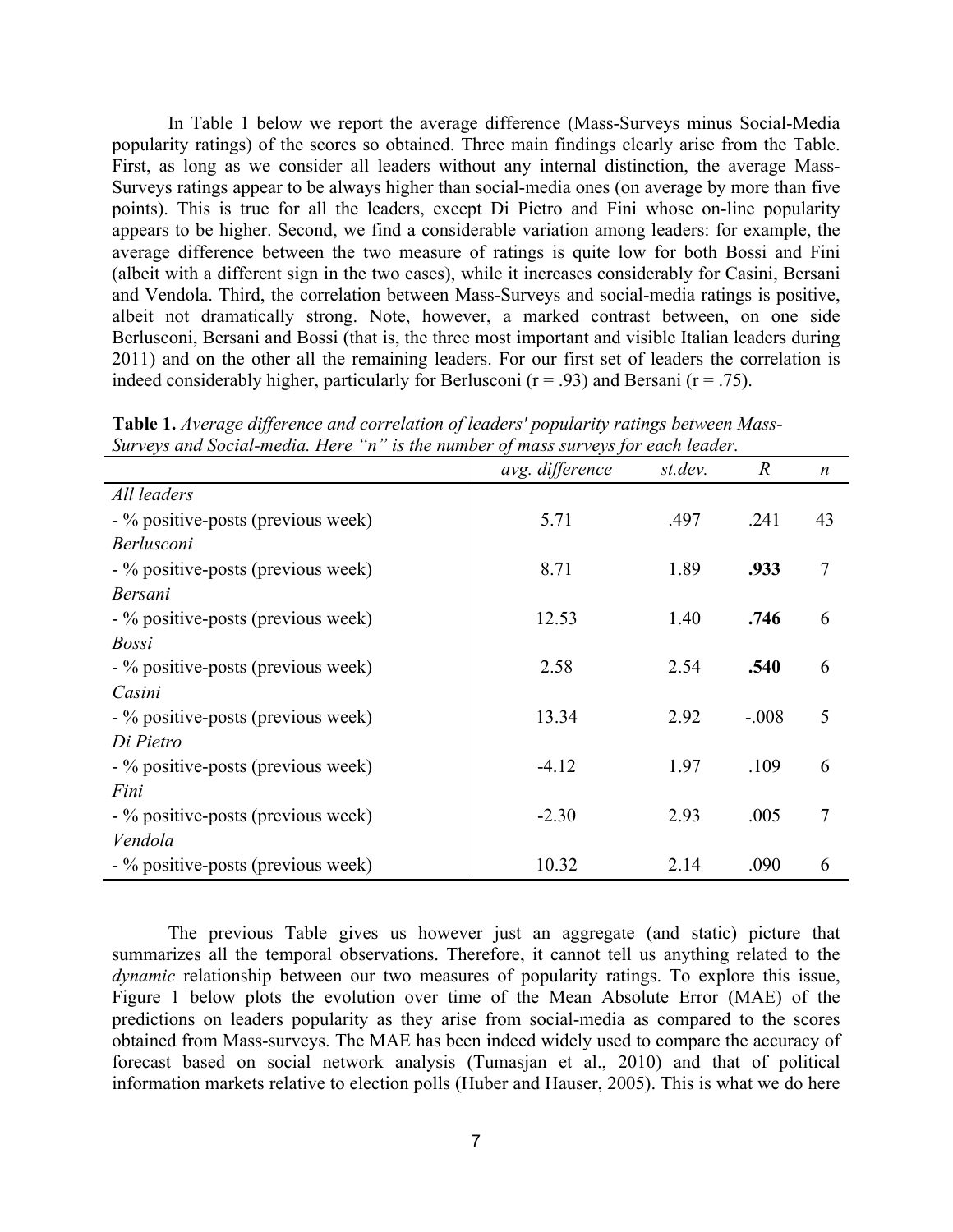as well. As can be seen, despite being quite relevant at the beginning of 2011 (around 13 points), this absolute difference tends to markedly decrease as times goes by.<sup>21</sup>



**Figure 1.** *The MAE of leaders' popularity ratings between Mass-Surveys and Social-media estimation over time* 

To sum up, albeit being just an exploratory analysis, our results provide some quite interesting insights:

- At least for the most visible leaders, the two measures of popularity ratings (Mass-Surveys and social-media) seem to go hand-by-hand, that is, they appear to react in the same way to exogenous factors (i.e., news reported in the media concerning particular leaders, political events, etc.). When the first measure increases, so it happens also with the second one and vice versa.
- Mass-Surveys are on average more "generous" than social-media with respect to popularity ratings (i.e., they generally give a higher rating to political leaders). However, the (absolute) average difference between the two measure of popularity ratings – at least during 2011 – seems to be clearly declining over time.

In this last respect, it is worth noting that the possibility of new elections was a widely debate (and a real possibility) during the second part of 2011 in the Italian political debate throughout the political crisis of the Berlusconi IV cabinet.<sup>22</sup> In this sense, it could be argued that as the shadow of an election approaches, more people tend to express their opinions on politics within social media (and indeed the number of tweets about Italian political leaders more than doubled on average since May 2011: see Figure 1). This, on the other side, could turn social media to be able to better approximate the opinion of the general public. Albeit quite speculative, this conclusion, by its own, should be a good news for the electoral forecasting ability of a socialmedia analysis. The next two sections are devoted to explore precisely this latter possibility.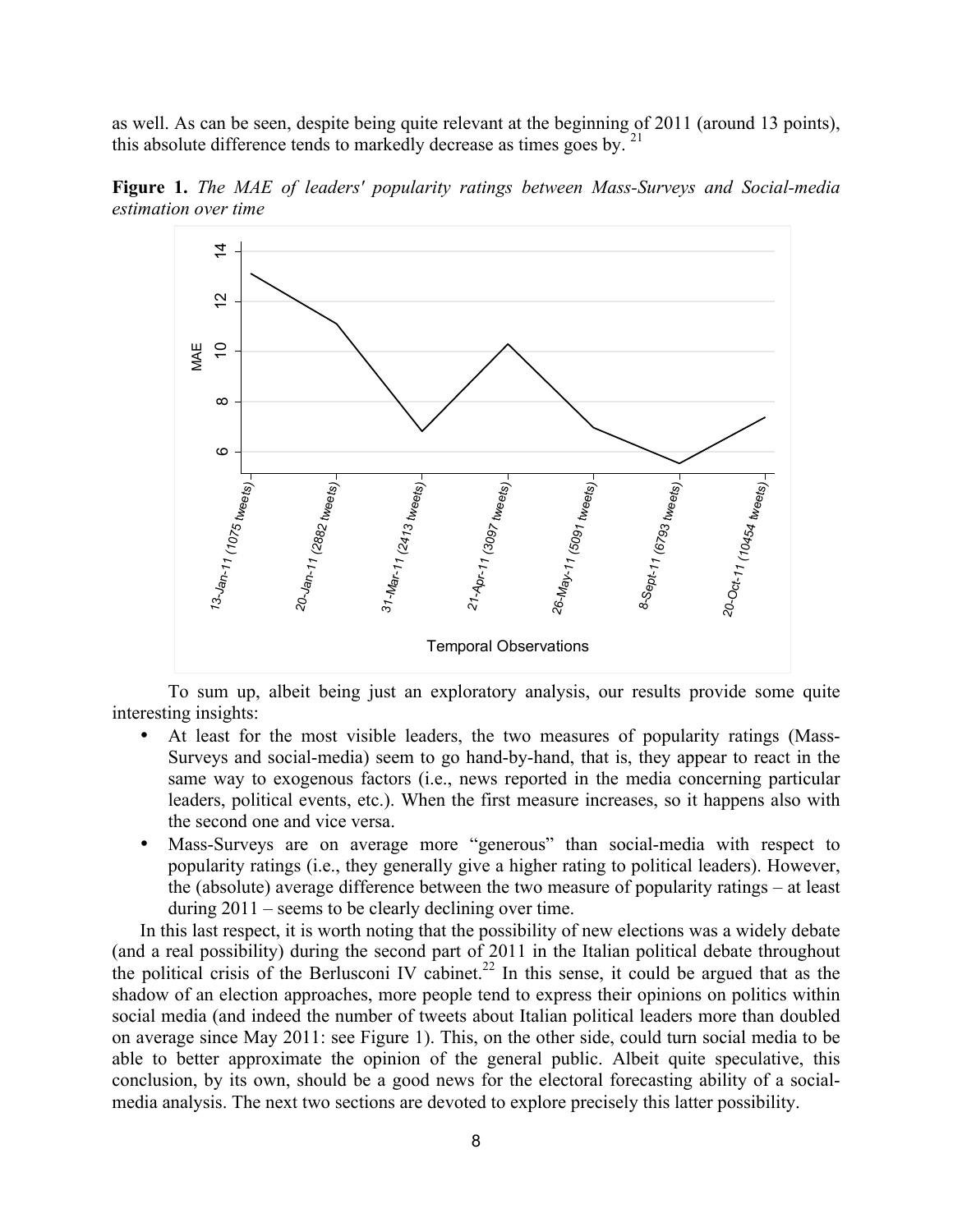#### **3. Electoral campaign and social media (1): the 2012 French presidential ballot**

In our second example, we take an even more dynamic approach than in the previous case. By focusing on the second round of the 2012 French Presidential elections held on 6 May 2012, when Sarkozy and Hollande fought their final struggle, we test whether the analysis of social media can be a device to forecast the actual results of the elections, comparing our results with those provided by traditional survey polls. Secondly, we show the (unique) possibility that a social-media analysis allows to do, that is, the chance to monitor day-by-day the flow of preferences of internet users as expressed by their tweets and their (close) connection with the on-going political agenda and electoral campaign.

For this purpose we collected 244,000 tweets, posted between April 27th and May 5th. At the polls Hollande won the ballot against Sarkozy with 51.64% of total votes. According to the opinions expressed on-line we foresaw similarly a victory for the socialist candidate, Hollande, with the 54.9% of votes. Even considering the maximum error attached to our technique (discussed earlier) we are therefore able to correctly predict the outcome. Our prediction moreover is in line with those made by survey companies, who assigned to Hollande a share of votes ranging between 52% and 53.5% in the last published surveys.<sup>23</sup> Our estimate was also analogous to the prediction (53.2%) made by academic scholars (Nedeau *et al.*, 2012).

As already mentioned, instead of running a unique analysis, during the run-off we continuously monitored the flow of preferences, day-by-day. We ran eight daily analysis to check how the expression of preferences has changed over time, in reply to the news related to the electoral campaign. Figure 2 displays the daily monitor of voting preferences. Hollande was almost always leading though with a narrow margin. However the flow is not always straight and it highlights some peaks and turning points that could be explained in the light of electoral campaign agenda.



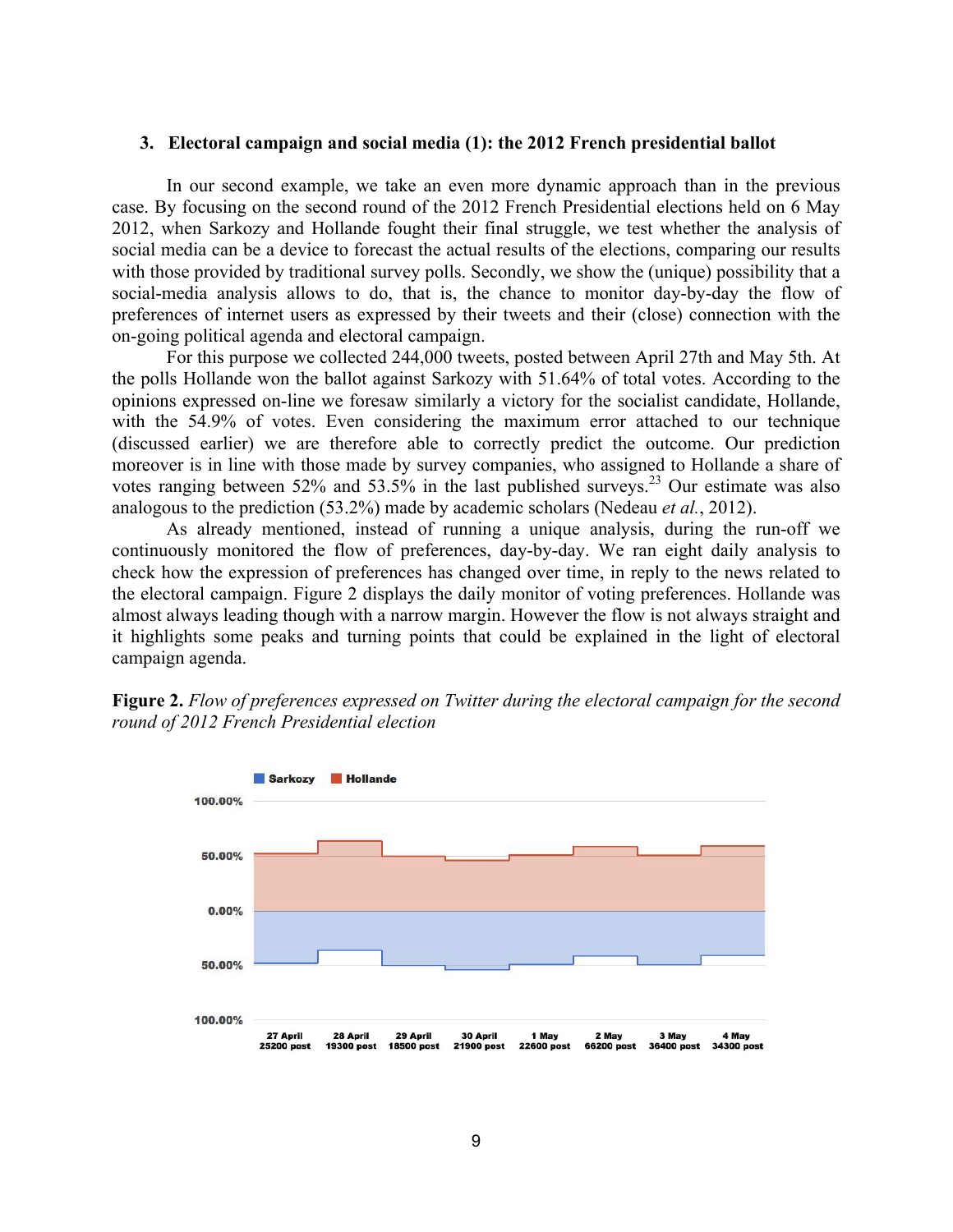First of all, on 28 April 2012 we found a peak in favor of Hollande. In those days Sarkozy was dealing with a document that seemed to attest that his electoral campaign in 2007 was founded by the former ruler of Lybia Muammar Gaddafi. On the same days another scandal involved the incumbent candidate: a piece of news reported by the medias claimed that the popular socialist politician Dominique Strauss-Khan (DSK), a strong opponent of Sarkozy, has been illegally spied by the French Secret Service. These elements had an echo on-line and contributed to a growth of support for Sarkozy's opponent, Hollande.

Conversely, in the following days (29 and 30 April 2012) a former member of the Libyan regime denied any suspicion about illegal funding in favor of Sarkozy, who in turn blamed the medias for reporting fake news. In addition DSK, who was involved in a sex scandal few months before the elections, entered into the campaign and took part to a fund-raising dinner organized by members of the Socialist Party. In consequence of these events Sarkozy was able to gain support among the voters. However he was not able to keep such consensus. In fact, his provocative idea to celebrate the 'real workers' day on the 1 May did not reach the agreement of public opinion, wielding a loss of votes. Hollande advantage grew even more after the TV debate, held on 2 May 2012. This day was said to be a crucial event of the campaign, and in fact we registered a huge number of tweets written during or immediately after the debate (among the 66,200 tweets written on 2 May 2012, two third were comments to the debate). In line with other analyses our estimates confirm that Hollande has prevailed during the debate.<sup>24</sup> Then, few days before the elections, the socialist candidate was safely leading. Finally, during the last day of campaign the centrist leader, Bayrou, granted his support to Hollande. His choice however seems to have pushed moderate voters to vote for Sarkozy reducing the gap between the two candidates.

According to this analysis we illustrated how voting preferences expressed day-by-day on Twitter tend to react to exogenous events related to the agenda of the electoral campaign. Furthermore, the amount of preferences expressed in the last week before the elections enables us to correctly forecast the outcome of the polls, wielding predictions that are very close to those made by traditional surveys (see also: Larsson and Moe, 2012; Tjong Kim Sang and Bos, 2012).

## **4. Electoral campaign and social media (2): the 2012 French Legislative elections**

We double checked the predictive skills of a social-media analysis by applying this technique to forecast the first round of the 2012 French Legislative election, held on 10 June 2012. Compared to the previous case, this represents clearly an harder (and more ambitious) exercise, given the large number of parties competing in that election. We gathered in this respect 79,300 tweets released during the last week before the elections to predict the national share of votes of the main parties. As shown in Figure 3 below, at the national level, our prediction is once again close to the actual results. This is true for almost every party. In particular we made a very accurate forecast concerning UMP, Greens, minor moderate parties and, to a lesser extent, the Socialist Party. On the contrary, we overestimated far left parties (FdG, NPA and others) while the vote share of National Front has been underestimated. A possible explanation for misestimating the FN vote share is that far-right voters tend to be underrepresented on-line (this is particularly true for elder voters). In addition it can be that FN voters may be (more) reluctant to publicly express their voting behavior on-line. Similarly, leftwing voters seem to be overrepresented in social networks and this aspect could have led to inaccurate prediction. $25$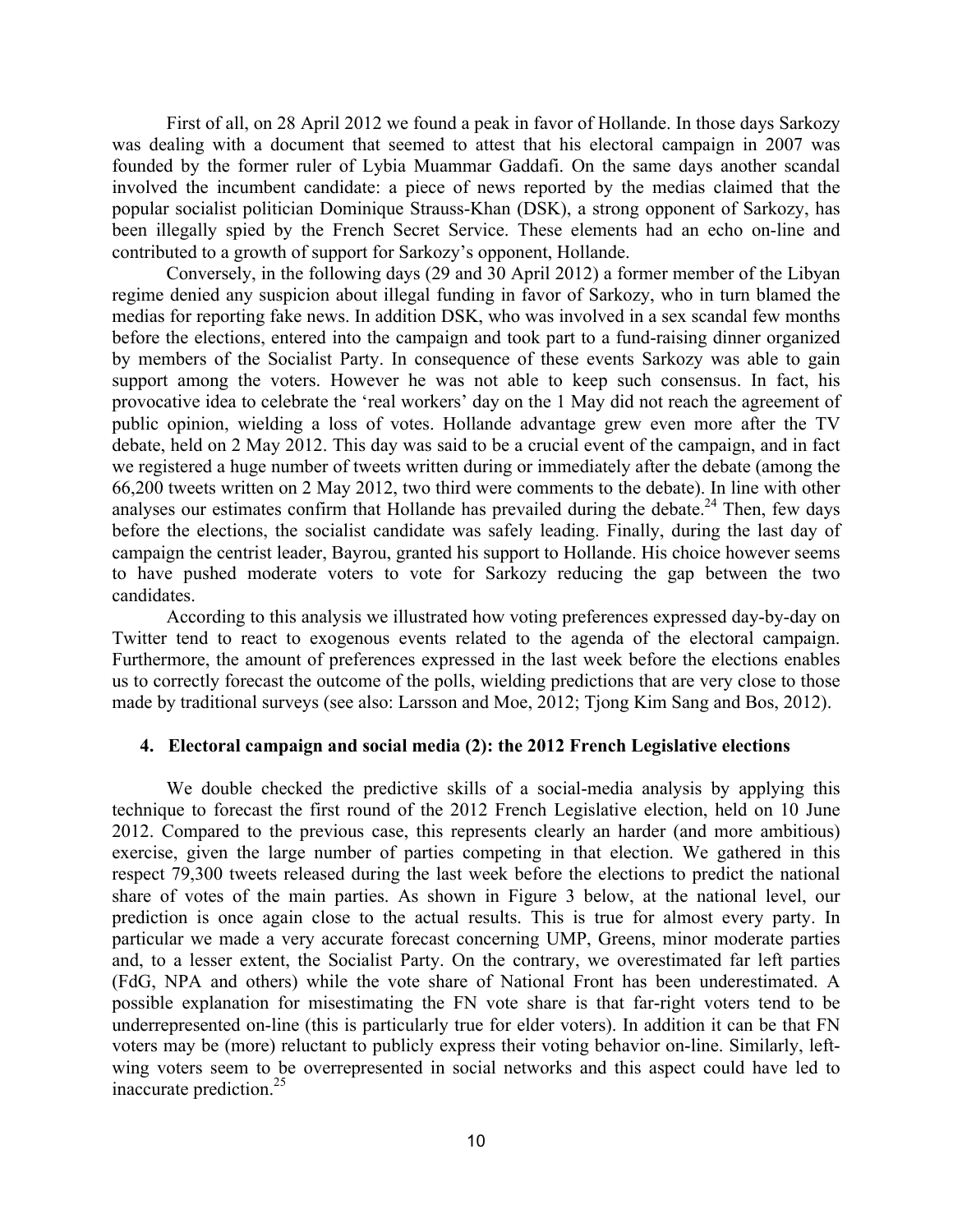That noted, on average the Mean Absolute Error (MAE) of our prediction remains quite low being equal to 2.38%, which is not far from those displayed by the surveys held during the last week before the elections. On average survey polls registered a MAE equal to 1.23%, ranging from 0.69% to 1.93%.





■ Twitter Preferences Actual Votes

The data on the French Legislative election allow also us to explore a further point, linked to the possibility to assess the main sources of bias that may alter the accuracy of our prediction. To do that we use data about local constituencies. We exploited the geo-tagging service made available through Twitter to gather preferences within 13 local areas: Bordeaux, Djion, Le Havre, Lille, Lyon, Marseille, Montpellier, Nice, Rennes, Saint Etienne, Strasbourg, Toulouse, Toulon. Then we ran 13 analysis to get social-media prediction within each area and we compared such estimates with the actual results in the 46 local districts connected to those cities.<sup>26</sup> We measured the MAE, which represents our dependent variable and varies between 2.70 and 8.23. Then we tried to assess which elements increase or decrease the MAE of our prediction. We have estimated three different models. In the first one, we include our main independent variables: *Number of Tweets*, the number of comments released in each area, which expresses the information available, and *Abstention*, the percentage of district voters who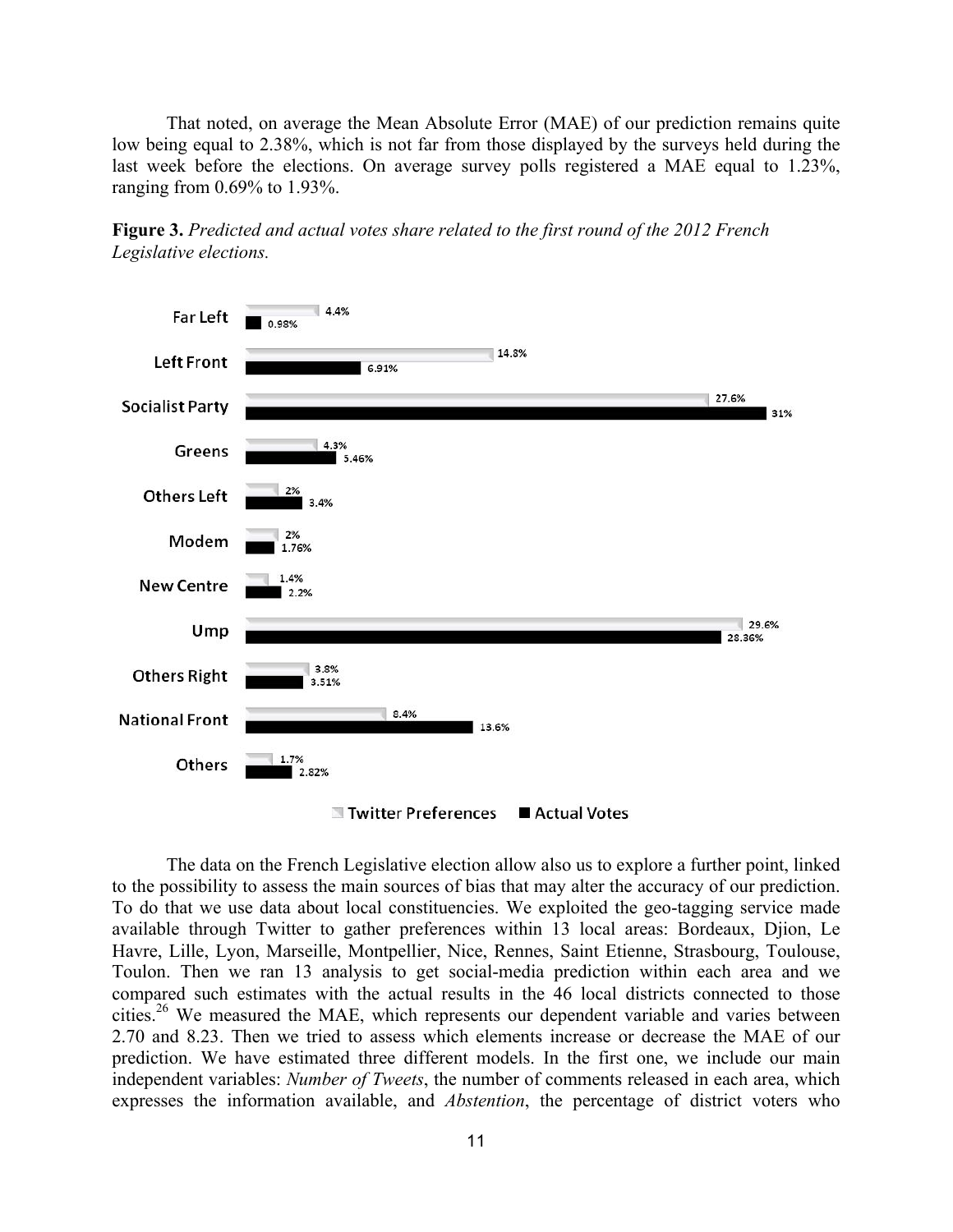decided to abstain. In Model 2 we add three control variables: *Le Pen Votes Share*, the share of votes gained in the district by the far-right candidate during the 2012 Presidential elections (used to identify those areas where the extreme right is strongest); *Mélenchon Votes Share*, the share of votes gained in the district by the candidate of the Front de Gauche, during the 2012 Presidential elections (as a proxy for the 'red' districts), and *Incumbent*, a dummy variable equal to one when the incumbent MP is running to seek the re-election. Finally, in Model 3 we add the interaction term between *Number of Tweets* and *Abstention*, to assess whether the effect of having additional information about citizens' preferences is conditional on the likelihood that citizens do actually cast a vote. Data have been analyzed through OLS regression. Table 2 reports the results.

|                               | (l)           | (2)           | (3)            |
|-------------------------------|---------------|---------------|----------------|
| <b>VARIABLES</b>              |               |               |                |
|                               |               |               |                |
| Number of Tweets              | $-0.000245**$ | $-0.000234**$ | $-0.004339***$ |
|                               | (0.000102)    | (0.000108)    | (0.001354)     |
| <i><b>Abstention</b></i>      | $0.121490**$  | $0.116903*$   | $-0.227582*$   |
|                               | (0.054625)    | (0.058571)    | (0.125282)     |
| Number of Tweets X Abstention |               |               | $0.000091$ *** |
|                               |               |               | (0.000030)     |
| Le Pen Votes Share            |               | 0.012887      | 0.001895       |
|                               |               | (0.038121)    | (0.034903)     |
| Mélenchon Votes Share         |               | $-0.027611$   | $-0.039590$    |
|                               |               | (0.104928)    | (0.095634)     |
| Incumbent                     |               | $-0.383584$   | $-0.635201$    |
|                               |               | (0.460141)    | (0.427129)     |
| Constant                      | 1.028943      | 1.618636      | 17.68222       |
|                               | (2.506913)    | (2.828653)    | (5.880315)     |
|                               |               |               |                |
| Observations                  | 46            | 46            | 46             |
| R-squared                     | 0.191         | 0.210         | 0.361          |

**Table 2.** *OLS regression of Mean Absolute Error*

Robust standard errors in parentheses \*\*\* p<0.01, \*\* p<0.05, \* p<0.1

From Model 1 we observe that any growth of the information available on-line improves our predictive skills. For instance, an increase of 1,000 tweets analyzed lowers our error roughly by a quarter point. Conversely, the MAE is greater when the *Abstention* growths (the same concerns affects traditional off-line pre-electoral polls: see Crespi, 1988). This could happen because some citizens can easily express their opinion on-line though refusing to cast a vote (perhaps because they feel that their choice will not alter the results or because after all the act of voting is costly: Downs, 1957). Social-media analysis then seems less able to provide accurate predictions when voters tend to abstain at a higher rate (a 10% increase in *Abstention* raises MAE by 1.2 additional points), while the accuracy should be greater when forecasting elections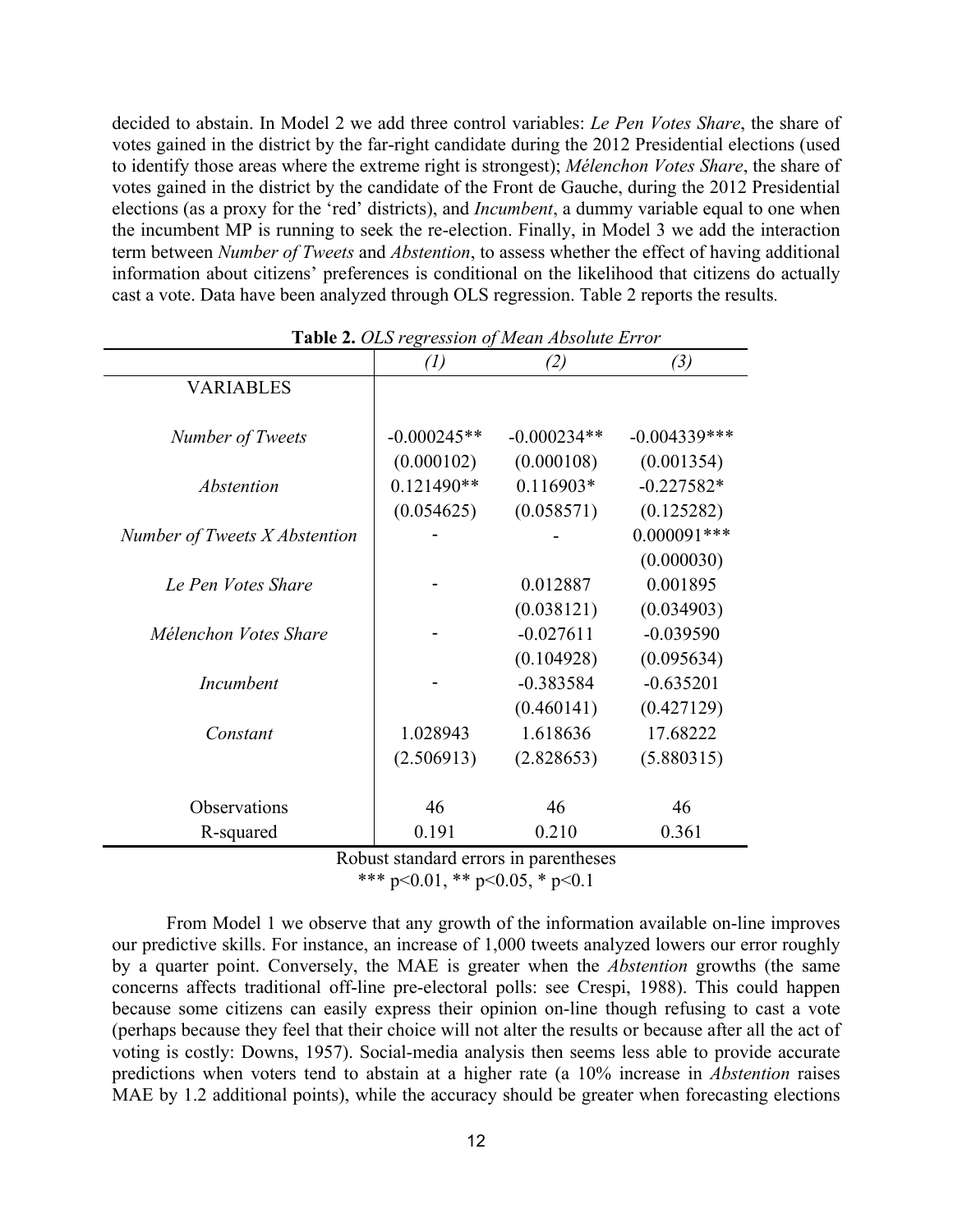with a higher turnout. These two effects hold when adding some control variables (Model 2). Our prediction does not appear therefore biased by the stronger presence of FN or left-wing voters. While we know that incumbent candidates usually benefit from an advantage when seeking re-election (Ansolabehere and Snyder, 2002; Gelman and King, 1990), it has also been argued that elections are referenda on the incumbent (Freeman and Bleifuss, 2006) and these candidates may outperform in the pre-electoral surveys compared to the actual results, due to name recognition. However, Table 2 shows that this potential 'incumbency effect' does not damage our predictive skills.

Finally, in Model 3, we tested the conditional effect of *Number of Tweets* and *Abstention*. The coefficient of the interaction term is significant. Accordingly, in Figure 4 we report the marginal effect of *Number of Tweets* as the level of *Abstention* increases. We also superimpose a histogram portraying the frequency distribution for *Abstention* (the scale for the distribution is given by the vertical axis on the left-hand side of the graph). Having more information on citizens' voting preferences decreases the error only when the turnout rate is sufficiently high. Up to such threshold, our predictive skills are enhanced by any increase in the number of comments about voting intentions, and such effect enlarges as turnout growths. Conversely, when voters tend to abstain at a higher rate, having more information about their (declared) voting choice negatively affects the accuracy of our predictions: given that voters would express themselves on Twitter instead of casting a real vote, the Mean Absolute Error tends to increase. This (original) finding is quite interesting given that it clearly shows the strict relationship incurring between what happens on-line and off-line in terms of our ability to extract reliable measures from social-media analysis.



**Figure 4.** *Marginal effect of Number of Tweets on Mean Absolute Error (with 90% confidence interval)*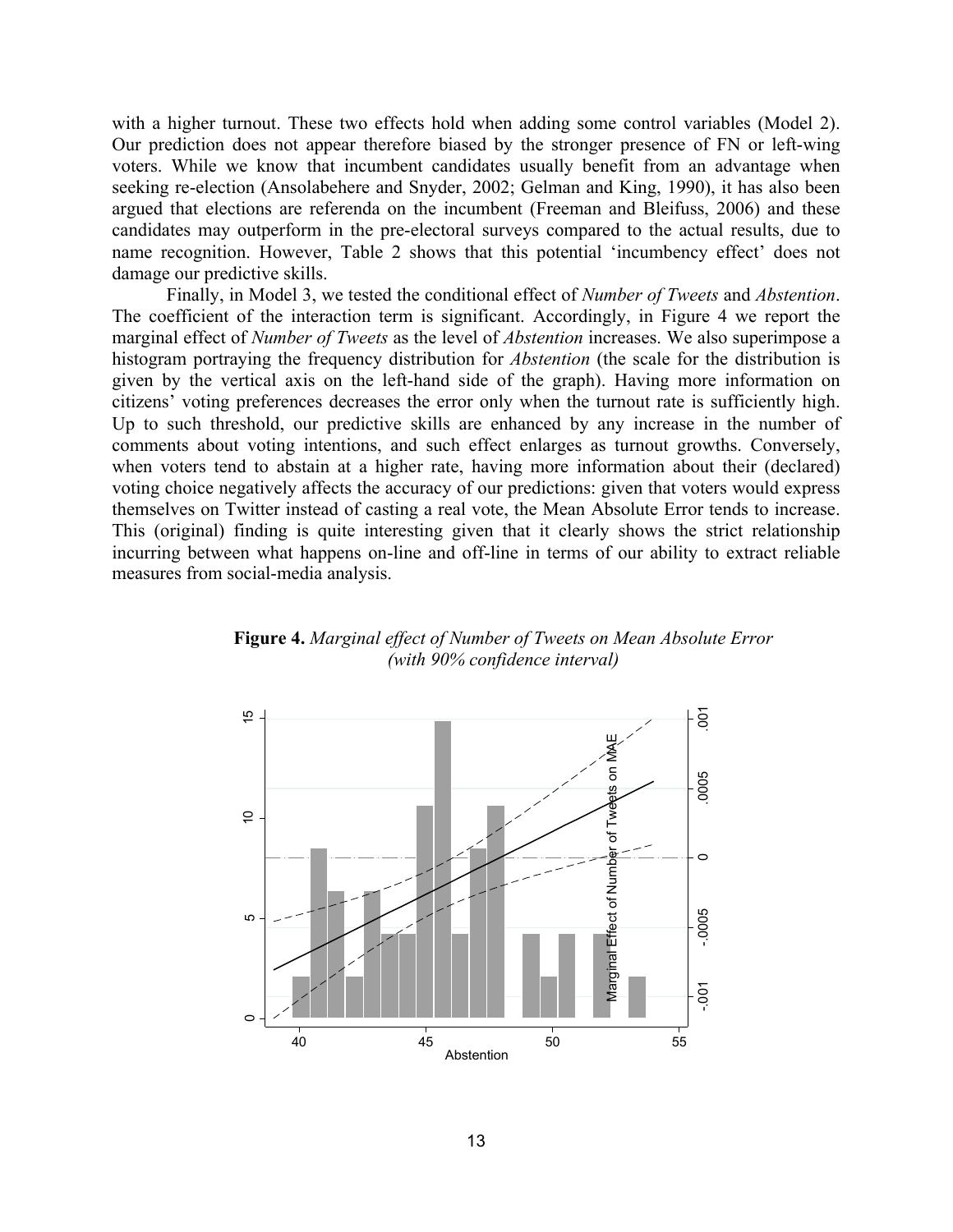## **Conclusions**

There has been a large discussion about the possibility for the web to become an 'uncoerced public sphere', a potential source of direct democracy and mobilization, and how in general the development of social networks could contribute to increase responsiveness and accountability of real world politics. (Benkler, 2006; Gil de Zuniga *et al.*, 2009; Papacharissi, 2002; for a critic, refer to: Alvarez and Hall, 2011; Hilbert, 2009; Hindman, 2009; Larsson and Moe, 2012). A growing number of facts, discussed earlier, shows that this is not just an hypothetical scenario. Not surprisingly, in the last years we also assist a dramatically increase in the number of works that analyzes social networks in order to assess the opinions of internet users and to check whether the attitudes expressed on-line can be eventually used to forecast the voting behavior of the whole population of voters. For all these reasons, being able to rely on techniques apt to measure on-line public opinion becomes a pressing topic.

In this paper we have applied in three (very) different political scenarios a statistical method recently introduced in the literature that performs an automated and supervised sentiment analysis on blogs and social networks, and that improves on traditional Sentiment Analysis wielding more accurate results. From the results of our empirical analyses, we can raise some general claims. First of all, despite internet users are not necessarily representative of the whole population of country's citizens, our analysis shows, with only few exceptions, a consistent correlation between social-media results and the ones we could obtain from more traditional mass surveys as well as a remarkable ability of social-media to forecast on average electoral results (a so careful prediction that could not be due simple to chance) .

This seems to be true for both "single issue" elections (such as Presidential race), in which the preference eventually expressed by an internet user involves only a positive or a negative evaluation among two single options, as well as for more difficult situations to forecast such as the ones in which internet users can choose to express a preference among a (large) number of different *targets* (such as political leaders or political parties). This – together with the fact that the political scenarios here analyzed come from two different countries (Italy and France) in which the socio-economic-political traits of internet-users are not supposed to be necessarily identical – is clearly important for the robustness of our results.

Why does this happen? The direction of causality of this pattern (i.e., is the social media opinion the one that tends to become more similar to the average general public opinion as the usage of social networks increases in the large population, or, on the contrary, are social media as an all increasingly driving (or anticipating) the general public opinion?) lies beyond the scope of our research. But it is clearly a topic that deserves a further investigation.

Besides this main result, the previous analyses also allow to provide some more finegrained conclusions. For example, sentiment analysis of social media seems to provide more accurate predictions when focusing on the most popular leaders or on *mainstream* parties. On the other side, the accuracy of predictions based on sentiment analysis for *non*-mainstream parties could be increased by developing an appropriate set of weights according to the political preferences of social media users (discounting, for example, the fact that in France supporters of far-right parties tend to be underrepresented on social networks compared to radical left-wing voters), provided this kind of information is available (and reliable). This represents a further topic that deserves to be explored. Secondly, on-line preferences tend to react to exogenous factors (i.e., news, political agenda, electoral campaign) as expected (Franch, 2012), and these reactions seem to be in line with those observed through mass-surveys.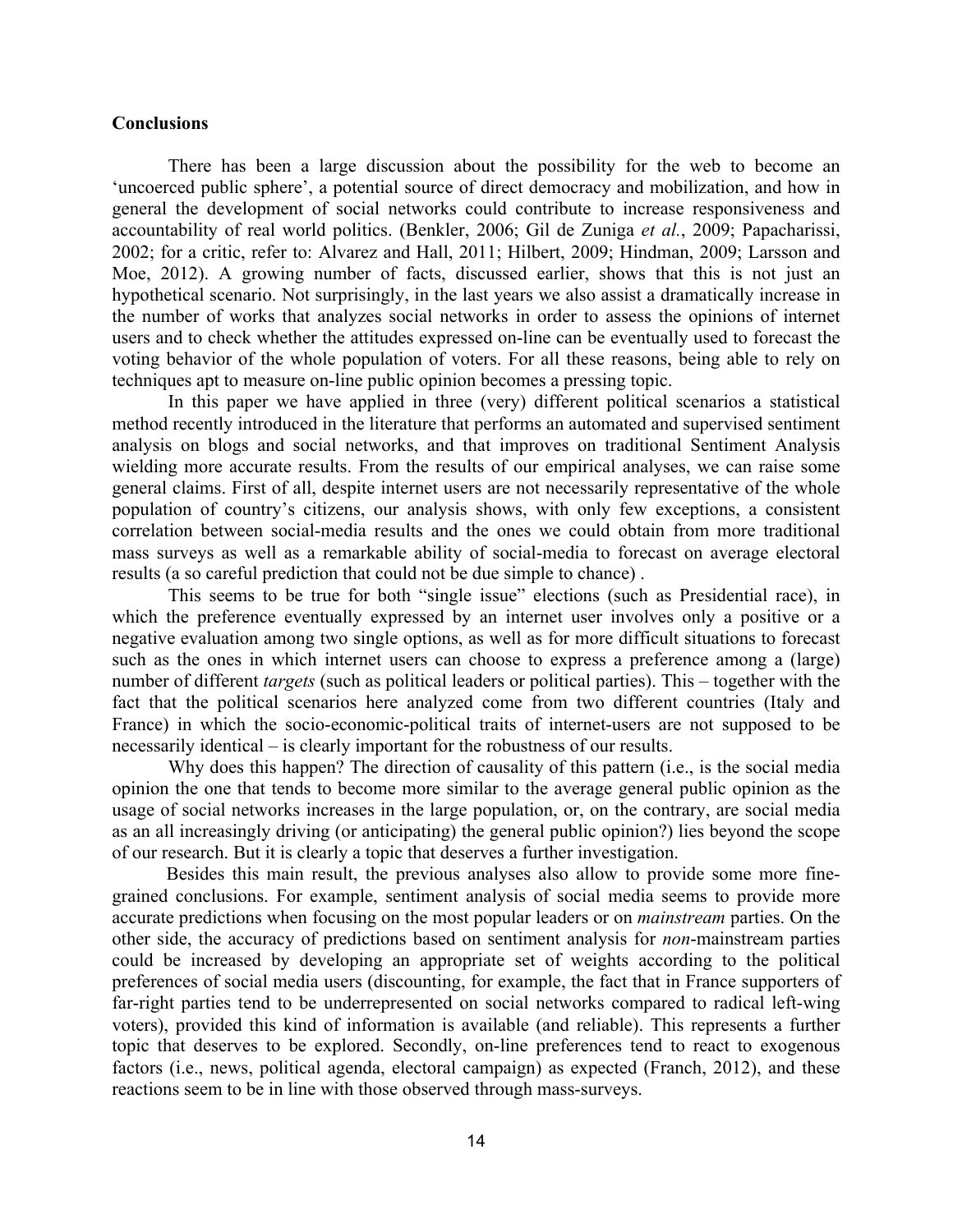Finally, some of the potential bias that arise from social-media analysis may be softened in the long run, as the usage of social networks increases: as we have shown, when a growing number of citizens' express on-line their opinion and/or voting choice, the accuracy of social media analysis increases, provided internet-users act consistently on that (by, for example, confirming their (declared) on-line preference by casting a (real) vote).

Summing up, despite the well-known limits and the troubles faced by social-media analysis (Gayo-Avello et al., 2011; Goldstein and Rainey, 2010), our results provide reasons to be optimistic about the capability of sentiment analysis to become (if not to be already) a useful supplement of traditional off-line polls.

## **Acknowledgments**

This research was supported by in-kind access to Crimson Hexagon's ForSightTM social media analysis platform through the Crimson Hexagon Social Research Grant Program.

## **Notes**

<sup>1</sup> Sentiment analysis consists in analyzing texts to extract information. Basic sentiment analysis allows to determine the attitude of the author measuring the polarity (negative or positive) of such sentiment with respect to one particular topic.

<sup>2</sup> Source: International Telecommunications Unions (http://www.itu.int/ITUD/ict/facts/2011/material/ICTFactsFigures2011.pdf).

<sup>3</sup> Source: Social Network around the World 2010 (http://www.slideshare.net/stevenvanbelleghem/social-networks-around-the-world-2010). <sup>4</sup> Source: http://www.internetworldstats.com/facebook.htm.

<sup>5</sup> Source: Wasserman, Todd. March 21, 2012. "Twitter Says It Has 140 Million Users"

http://mashable.com/2012/03/21/twitter-has-140-million-users.

 $6\degree$  For a more skeptical view on the role that social-media can play in organizing revolts, see Morozov (2009) with respect to protests related to the 2009 Iranian elections.

 $<sup>7</sup>$  During the EU elections held in 2009, the Pirate Party won 7.1% of votes in Sweden, gaining 1</sup> seats in the EU parliament. In Germany, it received 2% of votes in the 2009 German Federal Election. It subsequently obtained positive results in German regional elections. In Italy, the *Movimento 5 Stelle* also reported surprising results during local elections held between 2009 and 2012, up to a point that survey polls published during September 2012 attribute to that party a striking 20% in the voting intention of Italian voters.

http://www.corriere.it/economia/12\_maggio\_02/appello-governo-ai-cittadini-segnalazionisprechi-spending-review\_9e5918c2-9438-11e1-ae3e-f83a8e51ff45.shtml.

<sup>9</sup>http://archiviostorico.corriere.it/2012/marzo/03/Laurea\_via\_alla\_consultazione\_online\_co\_9\_12 0303011.shtml.

<sup>10</sup> A second (large) stream of research in the literature on social-media adopts a more "political supply-side" approach, analyzing how internet and the diffusion of social-media have affected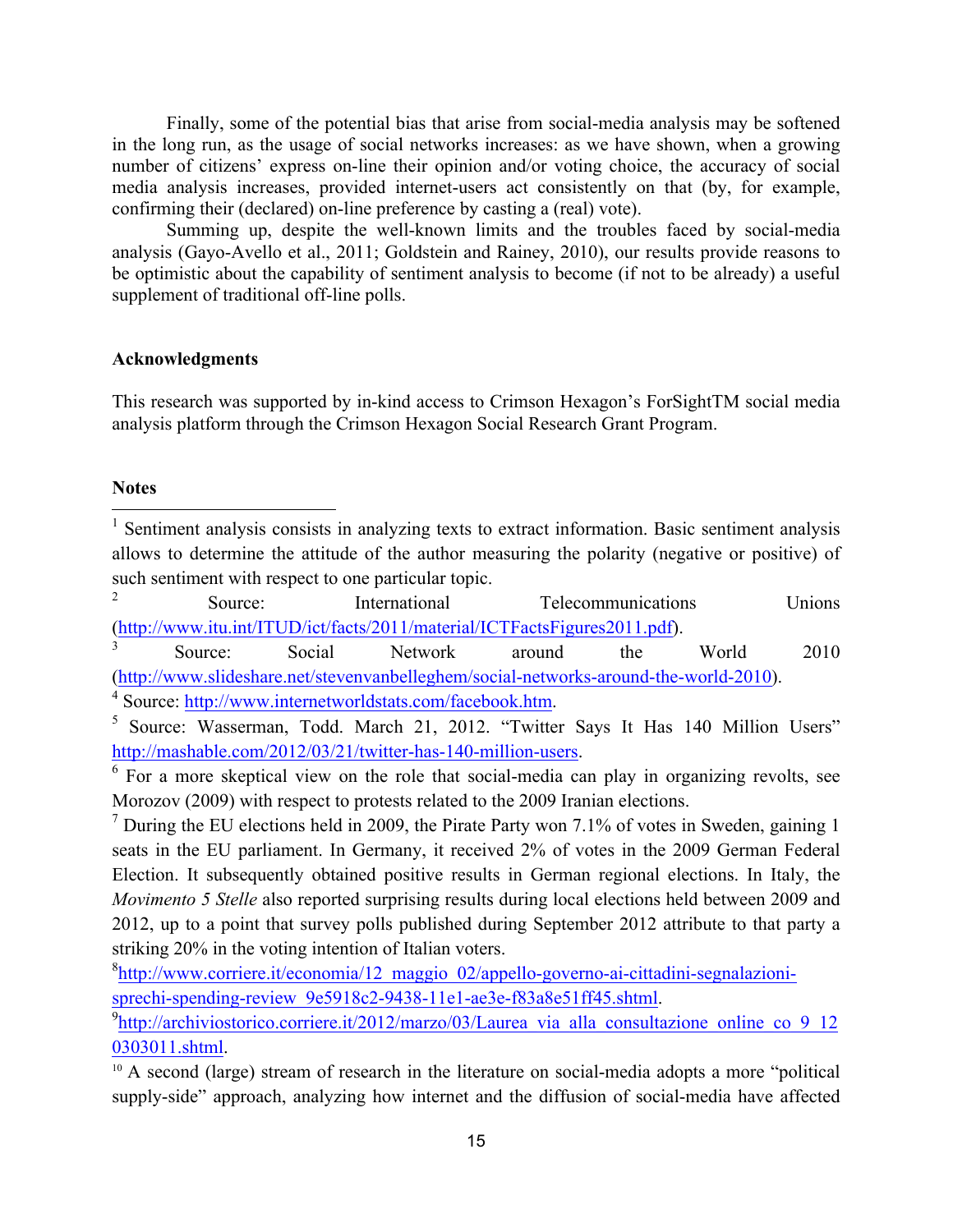the content of the electoral campaigning and the political communication by candidates and parties. While some of the initial hope for e-democracy have been unfulfilled (Chadwick, 2008; Hilbert, 2009), internet still provides new opportunities linked with electoral campaign (Larsson and Moe, 2012; Smith, 2009) such that politicians can engage with the wider public (Gibson *et al.*, 2008).

<sup>11</sup> For example, a sentence such as "*what a nice rip-off!*" could create a problem of classification for an ontological dictionary, given that it includes both a positive and a negative reference. However, for a human coder the meaning of the sentence (and its underlying attitude toward the subject of the sentence) is immediately evident.

 $12$  http://www.crimsonhexagon.com/quantitative-analysis/. From our replications, the root mean square error of the estimates drops until 1.5% when the number of hand-coded documents increases up to 500.

 $13$  Besides, while classic web analyses allow only distinguishing between positive and negative references to a particular topic, the HK can enable to measure the intensity of preferences (i.e., how much pro or con). In addition it can also allow to catch the motivations linked to people's choice according to the variety of latent dimensions that emerge from the stream of voices available on the net.

<sup>14</sup> Source: Osservatorio Politico ISPO (Istituto per gli Studi sulla Pubblica Opinione). We thank ISPO for having shared the data.

<sup>15</sup> The population of tweets collected consists of all the tweets posted during the temporal-period considered (see below) that include in their text at least one of a set of keywords (generally the name of the political leaders/parties covered by each of our analysis in both Italy and France).

<sup>16</sup> Script and data are available upon request.

 $17$  Note however that internet ceases to be a free environment for political debate whenever users have to deal with censorship, like in authoritarian regimes (King *et al.*, 2012).

<sup>18</sup> The 'spiral of silence' theory claims that individuals who perceive their opinion to be in the minority do not tend to express such opinion at all, thereby strengthening the relative support for (perceived) dominant views.

 $19$  It has also been noted that Internet tends to be dominated by a small number of heavy users that writes more, while many users make comments very seldom (Mustafaraj et al., 2011; Tumasjan et al., 2010). In addition, some accounts are fake (Metaxas and Mustafaraj, 2010) and social media allow manipulation by spammers and propagandists. Finally, and by definition, we can observe on-line only the opinion of those who have decided to express their attitudes (Gayo-Avello et al., 2011).

<sup>20</sup> Gender constitutes a partial exception given that, despite equal participation to social networks, males tend to express their political views more than females do.

 $21$  The peak in MAE registered in April 2011 corresponds to a situation in which the information on leaders' popularity from the Mass-Surveys covers just two Italian leaders out of eight (i.e., Berlusconi and Fini). If we eliminate this eccentric temporal observation, the average value of MAE over the period is less than eight points.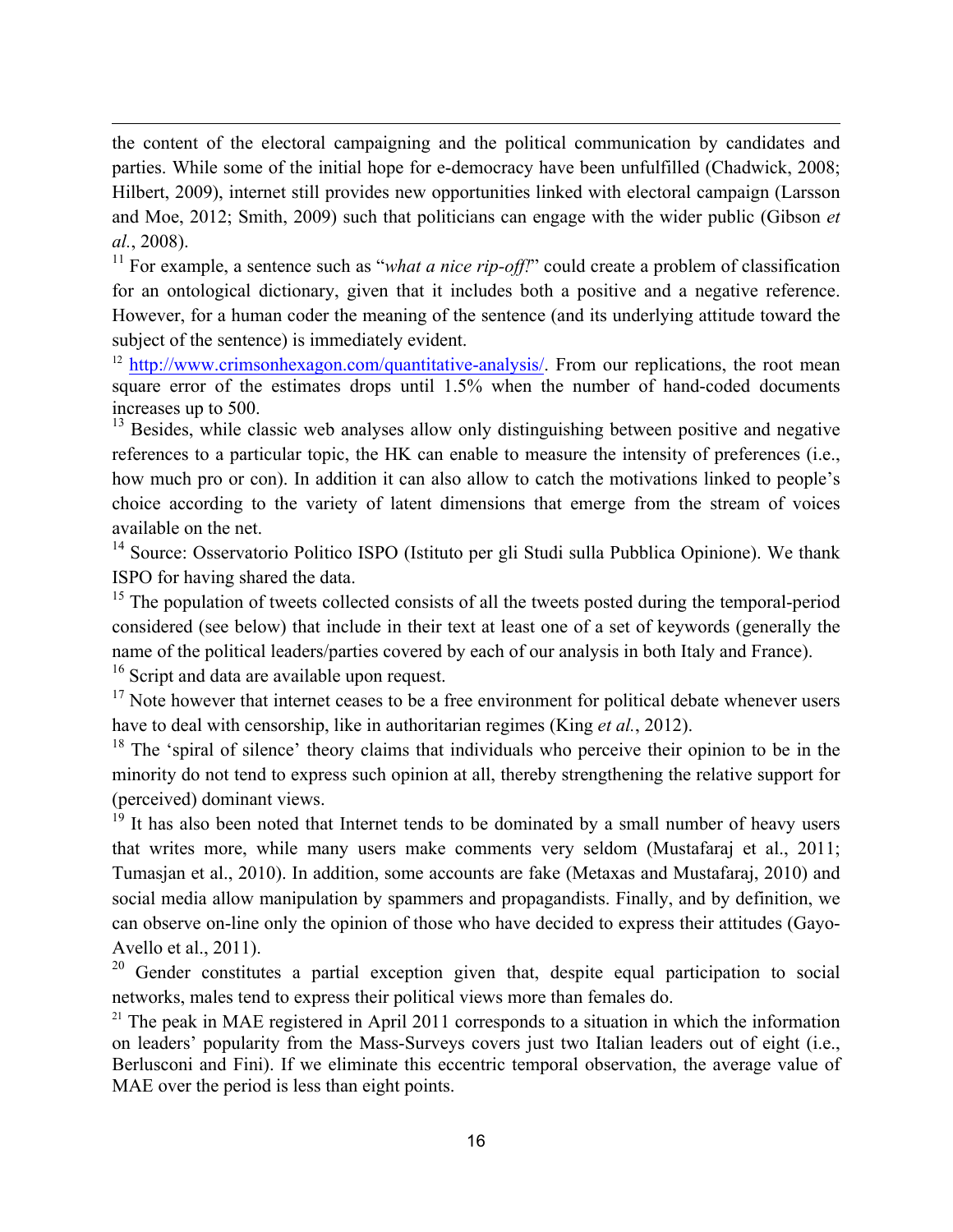<sup>22</sup> The Berlusconi IV cabinet was weakened by the split of the *formateur* party, People of Freedom (PDL), in 2010 (Ceron, 2011). After that, the ruling coalition composed by PDL and Northern League, was defeated during local elections and national referenda held in May and June 2011 (Marangoni, 2011). Such weakness, exacerbated by the economic crisis and the striking growth of public debt, jeopardized government stability paving the way for anticipated elections. Although members of the ruling coalition claimed for parliament dissolution after Berlusconi resignation, due to an escalation of the financial crisis, a majority of MPs surprisingly agreed on supporting a caretaker government led by the former EU commissioner, Mario Monti.  $^{23}$  For instance, Ipsos predicted his victory with 52.5% and TNS-Sofres with 53.5%.

<sup>24</sup> See http://tempsreel.nouvelobs.com/election-presidentielle-2012/20120502.OBS9654/sarkozyou-hollande-qui-gagne-le-debat-l-analyse-sur-twitter.html.

 $25$  Alternatively, it could be that the far-left parties tend to be the ones more heavily affected by strategic voting by voters in the first round, so that a (radical) left-wing internet user expresses her sincere preference on-line, but not at the polls. Albeit in a run-off electoral system, such as the one applied in the French Legislative election, the incentives to vote strategically are stronger in the second round, they are not absent also in the first round (Cox, 1997). Note that such incentive to express a sincere vote on-line and then to vote differently does not exist by definition when we have just two parties/candidates running at the polls. This could also explain why our estimations for the second-round of the French Presidential election appear slightly better than the French legislative election case.

 $26$  We excluded Paris due to its broad size that makes it harder to establish a link between the origin of each post and the electoral districts existing in the city.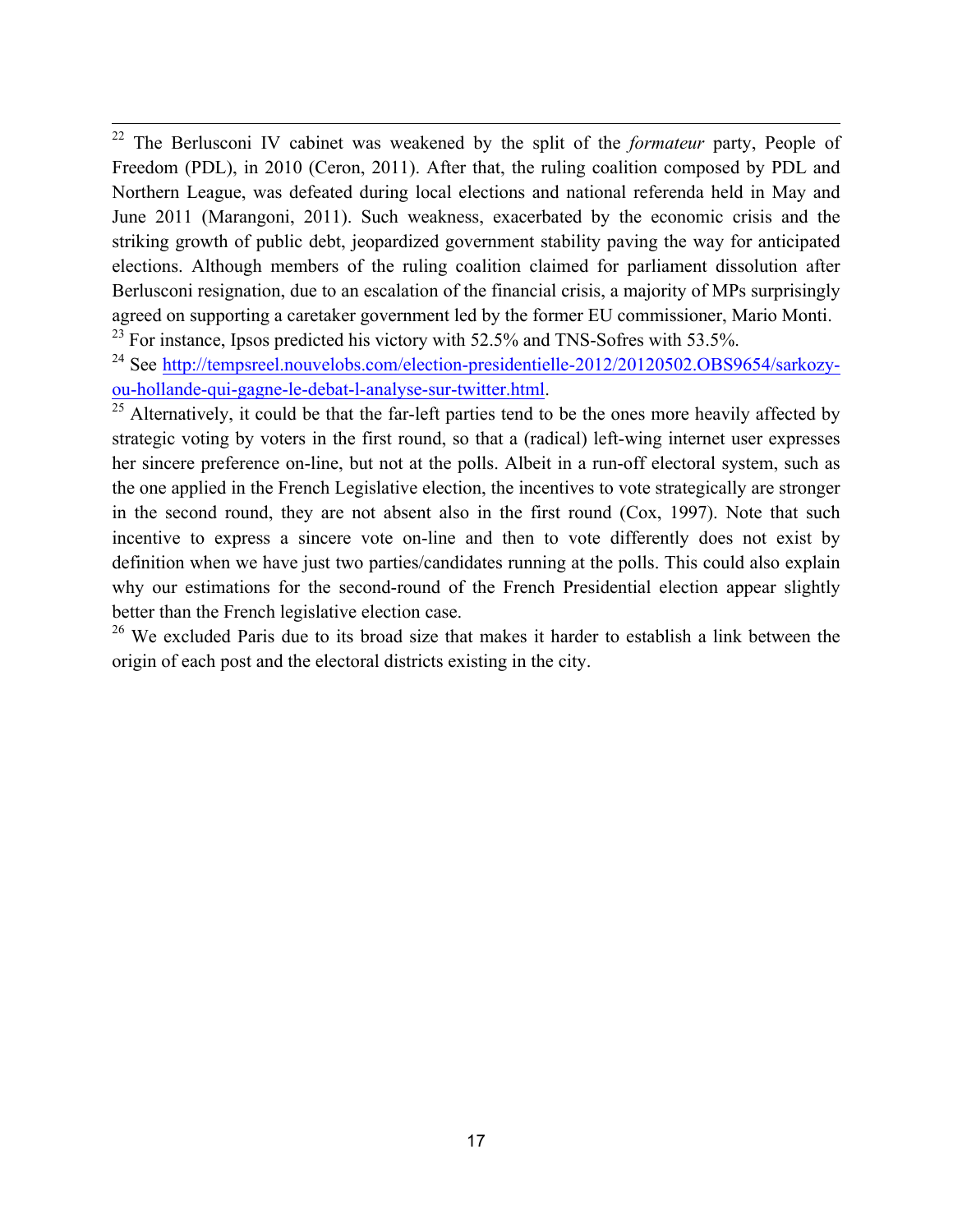## **References**

Albrecht S, Lübcke M and Hartig-Perschke R (2007) Weblog Campaigning in the German Bundestag Election 2005. *Social Science Computer Review* 25(4): 504–520.

Alvarez RM and Hall TE (2011) *Electronic Elections: The Perils and Promises of Digital Democracy*. Princeton, NJ: Princeton University Press.

Ansolabehere S and Snyder JM (2002) The incumbency advantage in U.S. elections: An analysis of state and federal offices, 1942-2000. *Election Law Journal* 1: 315–338.

Bakker TP and de Vreese CH (2011) Good News for the Future? Young People, Internet Use, and Political Participation. *Communication Research* 20(10): 1–20.

Benkler Y (2006) *The Wealth of Networks*. New Haven, CT: Yale University Press.

Best SJ and Krueger BS (2005) Analyzing the Representativeness of Internet Political Participation. *Political Behavior* 27(2): 183–216.

Ceron A (2011) From Words to Facts: Wordfish, a Modern Technique to Estimate Policy Positions of Political Actors. *Italian Political Science review* 6.

Chadwick A (2008) Web 2.0: New challenges for the study of e-democracy in an era of informational exuberance. *I/S: Journal of Law and Policy for the Information Society* 4(3): 9–42

Chung J and Mustafaraj E (2011) Can collective sentiment expressed on twitter predict political elections? Proceedings of the Twenty-Fifth AAAI Conference on Artificial Intelligence, San Francisco, CA, USA.

Cox G (1997) *Making votes count: Strategic coordination in the world's electoral systems*. New York: Cambridge University Press.

Crespi I (1988) *Pre-election Polling: Sources of Accuracy and Error*. New York: Russell Sage.

Downs A (1957) *An Economic Theory of Democracy*. New York: Harper and Row.

Falck O, Gold R and Heblich S (2012) E-Lections: Voting Behavior and the Internet. *IZA Discussion Paper*.

Fox S (2010) Four in ten seniors go online. Pew Research Center, URL: http://www.pewinternet.org/Commentary/2010/January/38-of-adults-age-65-go-online.aspx.

Franch F (2012) (Wisdom of the Crowds)<sup>2</sup>: 2010 UK Election Prediction with Social Media. *Journal of Information Technology & Politics* DOI: 10.1080/19331681.2012.705080

Freeman SF and Bleifuss J (2006) *Was the 2004 Presidential Election Stolen?: Exit Polls, Election Fraud, and the Official Count*. Seven Stories.

Gayo-Avello D (2011) A warning against converting social media into the next literary digest. *CACM*.

Gayo-Avello D, Metaxas P and Mustafaraj E (2011) Limits of electoral predictions using social media data. Proceedings of the International AAAI Conference on Weblogs and Social Media, Barcelona, Spain.

Gelman A and King G (1990) Estimating Incumbency Advantage Without Bias. *American Journal of Political Science* 34: 1142–1164.

Ghannam J (2011) Social Media in the Arab World: Leading up to the Uprisings of 2011. Center for International Media Assistance.

Gibson RK, Lusoli W and Ward S (2008) Nationalizing and normalizing the local? A comparative analysis of online candidate campaigning in Australia and Britain. *Journal of Information Technology & Politics* 4(4): 15–30.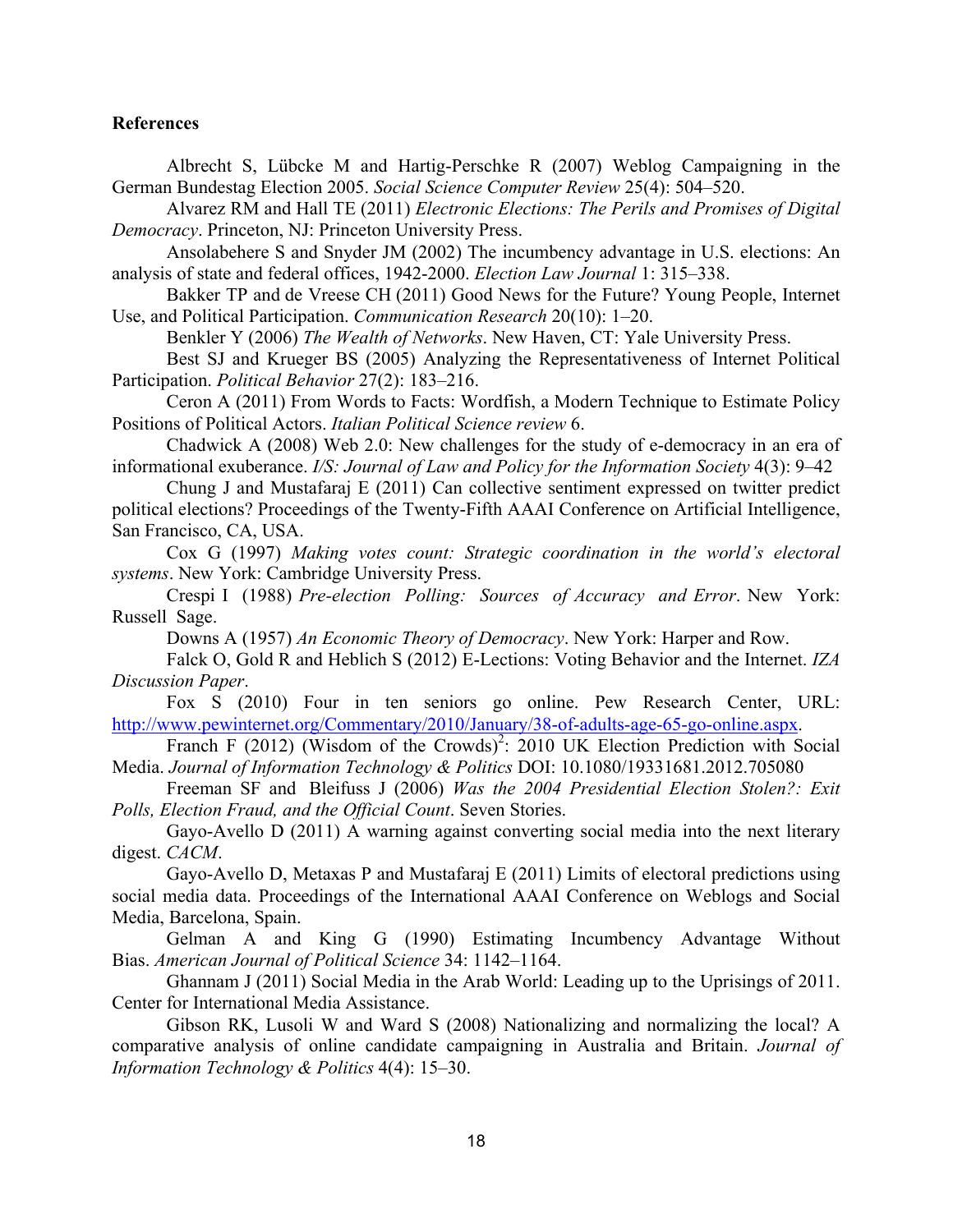Gil De Zúñiga H, Puig-I-Abril E and Rojas H (2009) Weblogs, traditional sources online and political participation: An assessment of how the internet is changing the political environment. *New Media & Society* 11(4): 553–574.

Gloor PA, Krauss J, Nann S, Fischbach K and Schoder D (2009) Web Science 2.0: Identifying Trends through Semantic Social Network Analysis. *CSE* 4. 2009 International Conference on Computational Science and Engineering: 215–222.

Goldstein P and Rainey J (2010) The 2010 elections: Twitter isn't a very reliable prediction tool. URL: http://lat.ms/fSXqZW.

Hilbert M (2009) The maturing concept of e-democracy: From e-voting and online consultations to democratic value out of jumbled online chatter. *Journal of Information Technology & Politics* 6(2): 87–110.

Hindman M (2009) *The myth of digital democracy*. Princeton, NJ: Princeton University Press.

Hopkins DJ and King G (2010) A Method of Automated Nonparametric Content Analysis for Social Science. *American Journal of Political Science* 54(1): 229–247.

Huber J and Hauser F (2005) Systematic mispricing in experimental markets evidence from political stock markets. In 10th Annual Workshop on Economic Heterogeneous Interacting Agents. Essex, UK.

Jansen HJ and Koop R (2005) Pundits, Ideologues, and Ranters: The British Columbia Election Online. *Canadian Journal of Communication* 30(4): 613–632.

Jansen BJ, Zhang MM, Sobel K and Chowdury A (2009) Twitter power: Tweets as electronic word of mouth. *Journal of the American Society for Information Science and Technology* 60(11): 2169–2188.

Jugherr A, Jürgens P and Schoen H (2011) Why the pirate party won the German election of 2009 or the trouble with predictions: A response to Tumasjan A, Sprenger TO, Sander PG and Welpe IM ''Predicting elections with twitter: What 140 characters reveal about political sentiment''. *Social Science Computer Review*.

Kaufhold K, Valenzuela S and Gil De Zuniga H (2010) Citizen journalism and democracy: How user-generated news use relates to political knowledge and participation. *Journalism & Mass Communication Quarterly* 87(3–4): 515–529.

King G, Pan J and Roberts M (2012) How Censorship in China Allows Government

Criticism but Silences Collective Expression. Available at: http://gking.harvard.edu/files/censored.pdf.

Larsson AO and Moe H (2012) Studying political microblogging: Twitter users in the 2010 Swedish election campaign. *New Media & Society* 14(5): 729–747.

Lindsay R (2008) Predicting polls with Lexicon. URL: http://languagewrong.tumblr.com/post/55722687/predicting-polls-with-lexicon.

Madge C, Meek J, Wellens J and Hooley T (2009) Facebook, social integration and informal learning at university: It is more for socialising and talking to friends about work than for actually doing work. *Learning, Media and Technology* 34(2): 141–155.

Marangoni F (2011) The Premature End of the Fourth Berlusconi Government: An Updating of Indicators of the Government's Legislative Performance and Productivity. *Bulletin of Italian Politics* 3(2): 357–369.

Mazzoleni G, Vigevani G and Splendore S (2011) *Mapping Digital Media: Italy*. Open Society Foundations.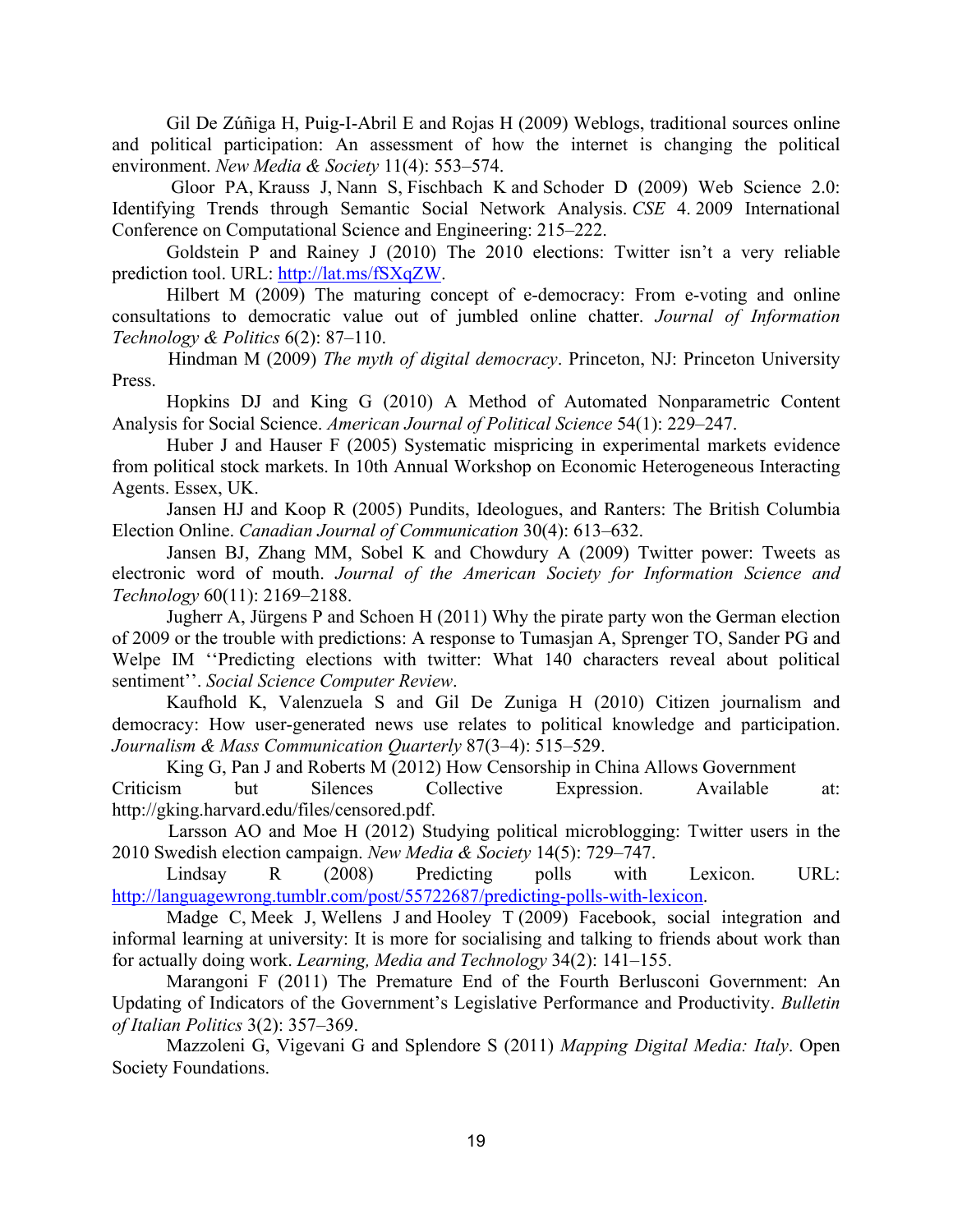Metaxas PT and Mustafaraj E (2010) From obscurity to prominence in minutes: political speech and real-time search. *WebSci10: Extending the Frontiers of Society OnLine*. Available at: http://bit.ly/h3Mfld.

Morozov E (2009) Iran: Downside to the 'Twitter revolution'. *Dissent* 56(4): 10–14.

Mustafaraj E, Finn S, Whitlock C and Metaxas PT (2011) Vocal Minority versus Silent Majority: Discovering the Opinions of the Long Tail. *Proceedings of SocialCom/PASSAT*: 103– 110.

Nedeau R, Lewis-Beck MS and Bélanger E (2012) Proxy models for election forecasting: The 2012 French test. *French Politics* 10(1): 1–10.

Noelle-Neumann E (1974) The spiral of silence: a theory of public opinion. *Journal of Communication* 24: 43–51.

O'Connor B, Balasubramanyan R, Routledge BR and Smith NA (2010) From Tweets to Polls: Linking Text Sentiment to Public Opinion Time Series. Proceedings of the International AAAI Conference on Weblogs and Social Media, Washington, DC, May 2010.

Östman J (2012) Information, expression, participation: How involvement in usergenerated content relates to democratic engagement among young people. *New Media & Society* 14(6): 1004–1021.

Papacharissi Z (2002) The virtual sphere: The internet as a public sphere. *New Media & Society* 4(1): 9–27.

Payne S (1951) *The Art of Asking Questions,* Princeton: Princeton University Press

Savigny H (2002) Public Opinion, Political Communication and the Internet. *Politics*,  $22(1): 1-8.$ 

Smith A (2009) *The Internet's Role in Campaign 2008*. Pew Internet & American Life Project. Washington, DC: Pew Research Center.

Sunstein CR (2002) The Law of Group Polarization. *Journal of Political Philosophy* 10(2): 175–195

Tjong Kim Sang E and Bos J (2012) Predicting the 2011 Dutch Senate Election Results with Twitter. Proceedings of SASN 2012, the EACL 2012 Workshop on Semantic Analysis in Social Networks, Avignon, France, 2012.

Tumasjan A, Sprenger TO, Philipp GS and Welpe IM (2010) Predicting Elections with Twitter: What 140 Characters Reveal about Political Sentiment. Proceedings of the Fourth International AAAI Conference on Weblogs and Social Media

Upton G Jr (2010) Does Attractiveness of Candidates Affect Election Outcomes?. Available at: http://com/lib/files/AttractivePoliticians.pdf.

Véronis J (2007) Citations dans la presse et résultats du premier tour de la présidentielle 2007. Available at: http://aixtal.blogspot.com/2007/04/2007-la-presse-fait-mieux-que-les.html.

Wei L and Hindman DB (2011) Does the Digital Divide Matter More? Comparing the Effects of New Media and Old Media Use on the Education-Based Knowledge Gap. *Mass Communication and Society* 14(2): 216–235.

Williams C and Gulati G (2008) What is a Social Network Worth? Facebook and Vote Share in the 2008 Presidential Primaries. Annual Meeting of the American Political Science Association, 1-17. Boston, MA.

Woodly D (2007) New competencies in democratic communication? Blogs, agenda setting and political participation. *Public Choice* 134(1-2): 109–123.